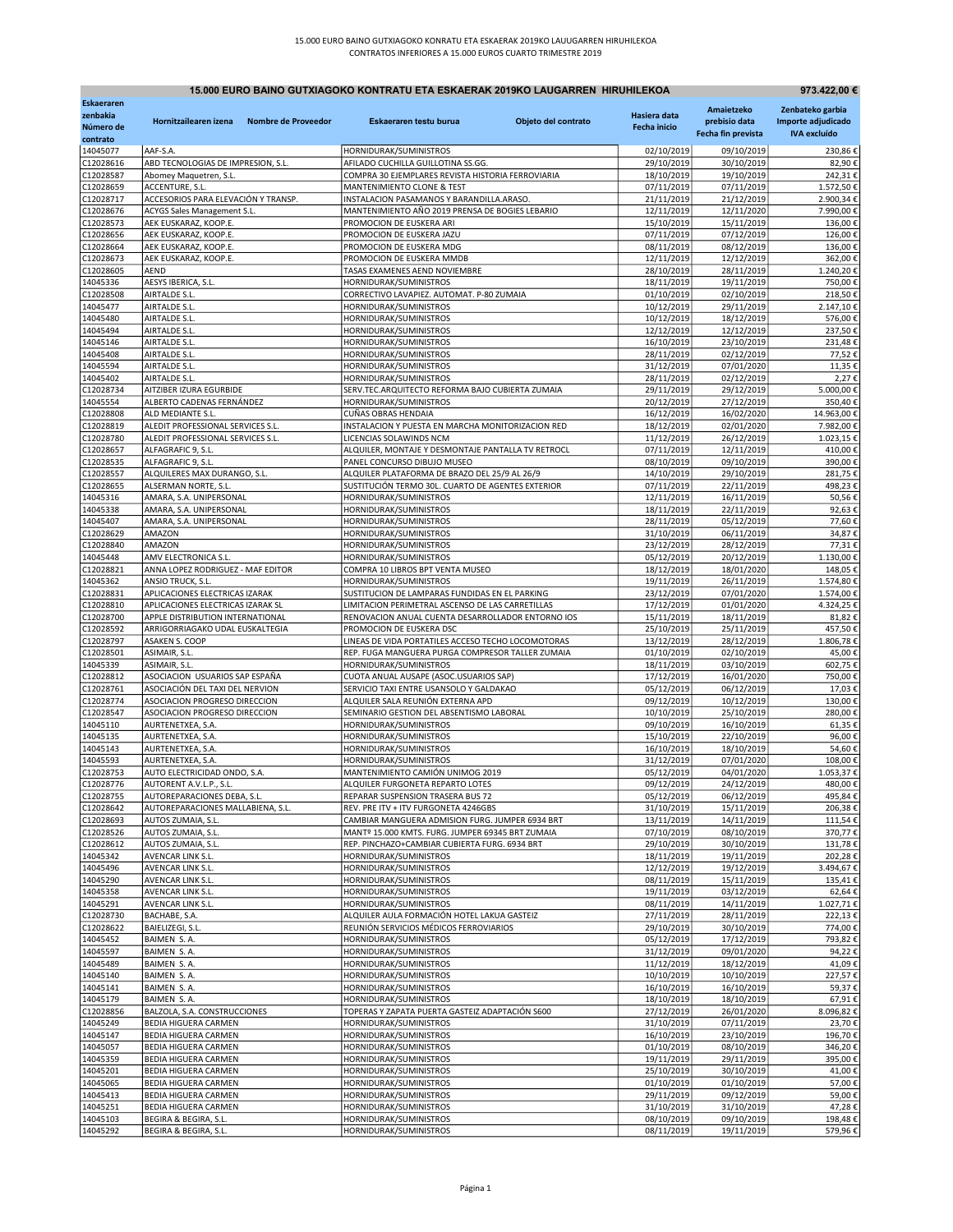| 15.000 EURO BAINO GUTXIAGOKO KONTRATU ETA ESKAERAK 2019KO LAUGARREN HIRUHILEKOA<br>973.422,00 € |                                                                            |                     |                                                                                                       |                     |                          |                          |                        |
|-------------------------------------------------------------------------------------------------|----------------------------------------------------------------------------|---------------------|-------------------------------------------------------------------------------------------------------|---------------------|--------------------------|--------------------------|------------------------|
| Eskaeraren                                                                                      |                                                                            |                     |                                                                                                       |                     |                          | Amaietzeko               | Zenbateko garbia       |
| zenbakia                                                                                        | Hornitzailearen izena                                                      | Nombre de Proveedor | Eskaeraren testu burua                                                                                | Objeto del contrato | Hasiera data             | prebisio data            | Importe adjudicado     |
| Número de<br>contrato                                                                           |                                                                            |                     |                                                                                                       |                     | <b>Fecha inicio</b>      | Fecha fin prevista       | <b>IVA</b> excluído    |
| 14045495                                                                                        | BEGIRA & BEGIRA, S.L.                                                      |                     | HORNIDURAK/SUMINISTROS                                                                                |                     | 12/12/2019               | 18/12/2019               | 1.036,76€              |
| 14045139                                                                                        | BEGIRA & BEGIRA, S.L.                                                      |                     | HORNIDURAK/SUMINISTROS                                                                                |                     | 10/10/2019               | 10/10/2019               | 129,64€                |
| 14045246                                                                                        | BEGIRA & BEGIRA, S.L.                                                      |                     | HORNIDURAK/SUMINISTROS                                                                                |                     | 31/10/2019               | 30/10/2019               | 284,10€                |
| 14045370                                                                                        | BEGIRA & BEGIRA, S.L.                                                      |                     | HORNIDURAK/SUMINISTROS                                                                                |                     | 21/11/2019               | 19/11/2019               | 256,26€                |
| 14045513                                                                                        | BEGIRA & BEGIRA, S.L.                                                      |                     | HORNIDURAK/SUMINISTROS                                                                                |                     | 16/12/2019               | 19/11/2019               | 703,40€                |
| C12028598<br>14045311                                                                           | BELSATI SISTEMAS, S.L.<br>BERDIN, S.L.                                     |                     | SUMINISTRO PORTATILES INDUSTRIALES TALLERES MMF<br>COSTE RECICLADO RD 208/2005 Y RD 106/2008: OSRLV09 |                     | 25/10/2019<br>12/11/2019 | 25/11/2019<br>16/11/2019 | 1.380,45€<br>132,96€   |
| 14045115                                                                                        | BERDIN, S.L.                                                               |                     | HORNIDURAK/SUMINISTROS                                                                                |                     | 09/10/2019               | 13/10/2019               | 183,73€                |
| 14045458                                                                                        | BERNER MONTAJE Y FIJACION, S.L.                                            |                     | HORNIDURAK/SUMINISTROS                                                                                |                     | 09/12/2019               | 05/12/2019               | 118,80€                |
| 14045579                                                                                        | BERNER MONTAJE Y FIJACION, S.L.                                            |                     | HORNIDURAK/SUMINISTROS                                                                                |                     | 26/12/2019               | 30/12/2019               | 995,33€                |
| 14045328                                                                                        | BERNER MONTAJE Y FIJACION, S.L.                                            |                     | HORNIDURAK/SUMINISTROS                                                                                |                     | 08/11/2019               | 08/11/2019               | 567,02€                |
| 14045518                                                                                        | BERNER MONTAJE Y FIJACION, S.L.                                            |                     | HORNIDURAK/SUMINISTROS                                                                                |                     | 17/12/2019               | 13/12/2019               | 339,10€                |
| C12028735                                                                                       | BERRIAIR, S.L.L.                                                           |                     | INSTALACIÓN DE TUBERIA NEUMATICA EN COCHERAS                                                          |                     | 03/12/2019               | 03/01/2020               | 2.399,79€              |
| C12028662                                                                                       | BERRIAIR, S.L.L.                                                           |                     | MATERIAL PARA CARGADOR DE ARENA AUXILIAR                                                              |                     | 07/11/2019               | 07/12/2019               | 90,00€                 |
| C12028533<br>14045389                                                                           | BIEK AROZTEGIA, S.L.<br>BILBAO ELECTRONICA, S.A.                           |                     | REPARACIÓN LATERAL VAGÓN Q-784<br>HORNIDURAK/SUMINISTROS                                              |                     | 08/10/2019<br>26/11/2019 | 08/11/2019<br>17/12/2019 | 286,00€<br>395,40€     |
| C12028519                                                                                       | BILBAO ELECTRONICA, S.A.                                                   |                     | CALIBRADOR DE SONOMETRO                                                                               |                     | 02/10/2019               | 02/11/2019               | 1.501,95€              |
| 14045100                                                                                        | BILBAO ELECTRONICA, S.A.                                                   |                     | HORNIDURAK/SUMINISTROS                                                                                |                     | 07/10/2019               | 11/10/2019               | 62,20€                 |
| 14045314                                                                                        | BILBAO ELECTRONICA, S.A.                                                   |                     | HORNIDURAK/SUMINISTROS                                                                                |                     | 12/11/2019               | 16/11/2019               | 7,38€                  |
| C12028594                                                                                       | BILBAO ELECTRONICA, S.A.                                                   |                     | SUMINISTRO DE BOTONERA Y LLAVES DE GRUA                                                               |                     | 25/10/2019               | 25/11/2019               | 956,06€                |
| 14045122                                                                                        | BILBAO ELECTRONICA, S.A.                                                   |                     | HORNIDURAK/SUMINISTROS                                                                                |                     | 10/10/2019               | 11/10/2019               | 6,93€                  |
| 14045153                                                                                        | BILBAO ELECTRONICA, S.A.                                                   |                     | HORNIDURAK/SUMINISTROS                                                                                |                     | 16/10/2019               | 23/10/2019               | 15,48€                 |
| 14045439                                                                                        | BILBAO ELECTRONICA, S.A.                                                   |                     | HORNIDURAK/SUMINISTROS                                                                                |                     | 04/12/2019               | 08/01/2020               | 2.205,60€              |
| 14045476<br>14045522                                                                            | BILBAO ELECTRONICA, S.A.<br>BILBAO ELECTRONICA, S.A.                       |                     | HORNIDURAK/SUMINISTROS<br>HORNIDURAK/SUMINISTROS                                                      |                     | 10/12/2019<br>17/12/2019 | 17/12/2019<br>24/12/2019 | 33,88€<br>12,00€       |
| 14045372                                                                                        | BILBAO ELECTRONICA, S.A.                                                   |                     | HORNIDURAK/SUMINISTROS                                                                                |                     | 21/11/2019               | 21/11/2019               | 19,25€                 |
| C12028525                                                                                       | BILBO ZAHARRA SOZIETATE KOOP                                               |                     | PROMOCION DE EUSKERA EGP                                                                              |                     | 07/10/2019               | 07/11/2019               | 486,00€                |
| C12028596                                                                                       | BILBO ZAHARRA SOZIETATE KOOP                                               |                     | PROMOCION DE EUSKERA NGS                                                                              |                     | 25/10/2019               | 25/11/2019               | 525,00€                |
| 14045213                                                                                        | BKM HIGIENE PROFESIONAL 2006, S.L.                                         |                     | HORNIDURAK/SUMINISTROS                                                                                |                     | 23/10/2019               | 23/10/2019               | 606,47€                |
| 14045269                                                                                        | BKM HIGIENE PROFESIONAL 2006, S.L.                                         |                     | HORNIDURAK/SUMINISTROS                                                                                |                     | 06/11/2019               | 23/10/2019               | 123,40€                |
| 14045396                                                                                        | BKM HIGIENE PROFESIONAL 2006, S.L.                                         |                     | HORNIDURAK/SUMINISTROS                                                                                |                     | 27/11/2019               | 26/11/2019               | 206,32€                |
| 14045548                                                                                        | BRAMMER IBERICA, S.A.                                                      |                     | HORNIDURAK/SUMINISTROS                                                                                |                     | 19/12/2019               | 16/01/2020               | 75,80€                 |
| C12028635<br>C12028507                                                                          | BRAMMER IBERICA, S.A.<br>BRAMMER IBERICA, S.A.                             |                     | HERRAMIENTA PARA EQUIPAMIENTO MECANICO<br>HERRAMIENTA PARA TRABAJAR CHAPAS METALICAS                  |                     | 31/10/2019<br>01/10/2019 | 15/11/2019<br>16/10/2019 | 939,68€<br>1.004,91€   |
| 14045545                                                                                        | BRAMMER IBERICA, S.A.                                                      |                     | HORNIDURAK/SUMINISTROS                                                                                |                     | 19/12/2019               | 24/12/2019               | 174,54€                |
| 14045061                                                                                        | <b>BURDIN SUMINISTROS, S.L.</b>                                            |                     | HORNIDURAK/SUMINISTROS                                                                                |                     | 01/10/2019               | 04/10/2019               | 134,40€                |
| 14045079                                                                                        | <b>BURDIN SUMINISTROS, S.L.</b>                                            |                     | HORNIDURAK/SUMINISTROS                                                                                |                     | 03/10/2019               | 07/10/2019               | 93,60€                 |
| 14045144                                                                                        | <b>BURDIN SUMINISTROS, S.L.</b>                                            |                     | HORNIDURAK/SUMINISTROS                                                                                |                     | 16/10/2019               | 23/10/2019               | 112,20€                |
| 14045168                                                                                        | <b>BURDIN SUMINISTROS, S.L.</b>                                            |                     | HORNIDURAK/SUMINISTROS                                                                                |                     | 17/10/2019               | 17/10/2019               | 145,20€                |
| 14045361                                                                                        | BURDIN SUMINISTROS, S.L.                                                   |                     | HORNIDURAK/SUMINISTROS                                                                                |                     | 19/11/2019               | 29/11/2019               | 121,70€                |
| 14045410                                                                                        | <b>BURDIN SUMINISTROS, S.L.</b>                                            |                     | HORNIDURAK/SUMINISTROS                                                                                |                     | 28/11/2019               | 02/12/2019               | 178,00€                |
| 14045475<br>C12028813                                                                           | <b>BURDIN SUMINISTROS, S.L.</b>                                            |                     | HORNIDURAK/SUMINISTROS                                                                                |                     | 10/12/2019<br>17/12/2019 | 17/12/2019               | 92,20€<br>295,00€      |
| C12028790                                                                                       | BUREAU VERITAS INSPECCION Y TESTING<br>CALDERERIA ANBOTO, S.L.             |                     | INSPECCION DEL ARMARIO INFAMABLE<br>CHAPAS OXICORTE DE VARIAS MEDIDAS                                 |                     | 13/12/2019               | 24/12/2019<br>28/12/2019 | 107,92€                |
| C12028833                                                                                       | CALDERERIA ANBOTO, S.L.                                                    |                     | REP. CUBIERTA TEJADO                                                                                  |                     | 23/12/2019               | 07/01/2020               | 627,00€                |
| C12028607                                                                                       | CALDERERIA ANBOTO, S.L.                                                    |                     | REP. SEPARADOR HIDROCARBUROS AUTOBUSES                                                                |                     | 29/10/2019               | 13/11/2019               | 993,49€                |
| C12028751                                                                                       | CARPINTERIA METAL J. PEREZ, S.L.                                           |                     | SUST. CASETA UREA+CAMB. PUERTA CORTAFUEGOS TALLER                                                     |                     | 05/12/2019               | 05/01/2020               | 3.680,00€              |
| C12028701                                                                                       | CATERING GASTROLUNCH, S.L.                                                 |                     | CATERING JORNADA LINEAS ESTRATÉGICAS DIREC. GRAL.                                                     |                     | 15/11/2019               | 16/11/2019               | 267,30€                |
| C12028713                                                                                       | CELSO GONZALEZ PUENTE                                                      |                     | CAMBIO TERMINAL SERVICIO LEVADERO TREN LUTXANA                                                        |                     | 19/11/2019               | 04/12/2019               | 1.175,48€              |
| C12028691                                                                                       | CELSO GONZALEZ PUENTE                                                      |                     | SUMINISTRO E INSTAL SEMÁFORO LAVADERO TRAN GASTEIZ                                                    |                     | 13/11/2019               | 28/11/2019               | 2.667,31€              |
| C12028623<br>C12028854                                                                          | CENTRO PUBLICACIONES - Mº FOMENTO                                          |                     | LIBRO RID 2019<br>PAPELERAS PARA LA LINEA                                                             |                     | 29/10/2019<br>27/12/2019 | 29/10/2019               | 40,11€                 |
| C12028512                                                                                       | CERVIC, S.A.<br>CHRIST EQUIPAMIENTO DE LAVADO, S.L.                        |                     | MANTº. PREVENTIVO PUENTE LAVADO BUS ZYA/1919                                                          |                     | 02/10/2019               | 28/12/2019<br>01/10/2020 | 1.450,00€<br>1.517,86€ |
| C12028614                                                                                       | COFRADIA DE LA PUCHERA-OLLA FERROVI                                        |                     | PUBLICIDAD COFRADÍA DE LA PUTXERA                                                                     |                     | 29/10/2019               | 13/11/2019               | 300,00€                |
| 14045333                                                                                        | COMERCIAL LEKU-ONA S.L.                                                    |                     | HORNIDURAK/SUMINISTROS                                                                                |                     | 15/11/2019               | 15/11/2019               | 133,09€                |
| 14045082                                                                                        | COMERCIAL QUIMICA HERBE, S.L.                                              |                     | SOLVENT FREE HAND CLEANER BIDON 15 LT                                                                 |                     | 03/10/2019               | 07/10/2019               | 277,14€                |
| C12028638                                                                                       | COMPONENTES ELECT. ANGEL SAENZ, S.A                                        |                     | REPARACION CARGADOR BATERIAS.ARASO                                                                    |                     | 31/10/2019               | 31/12/2019               | 1.672,00€              |
| C12028677                                                                                       | COMUNICACIONES Y OCIO INTERAC, S.L.                                        |                     | COLOCACIÓN MUPIS TRANVÍA CAMPAÑA RRHH                                                                 |                     | 12/11/2019               | 12/12/2019               | 725,00€                |
| C12028608                                                                                       | CONSTRUC. Y REF. ALDA, S.L.                                                |                     | TRABAJOS VARIOS DE FONTANERIA EN PLANTA                                                               |                     | 29/10/2019               | 13/11/2019               | 269,97€                |
| C12028593                                                                                       | CONSTRUCCION Y AUX. DE FF.CC., S.A.                                        |                     | EXTRACCIÓN DE IMAGENES 3ºTRIMESTRE 2019                                                               |                     | 25/10/2019               | 25/11/2019               | 958,50€                |
| C12028509<br>C12028511                                                                          | CONSTRUCCION Y AUX. DE FF.CC., S.A.<br>CONSTRUCCION Y AUX. DE FF.CC., S.A. |                     | IMPUESTO DE GASES DEL 1 DE MAYO AL 31 DE AGOSTO<br>IMPUESTOS SOBRE GASES FLUORADOS EFECTO INVERNADERO |                     | 02/10/2019<br>02/10/2019 | 02/11/2019<br>17/10/2019 | 64,35€<br>425,76€      |
| C12028510                                                                                       | CONSTRUCCION Y AUX. DE FF.CC., S.A.                                        |                     | IMPUESTOS SOBRE GASES FLUORADOS SEP 2019                                                              |                     | 02/10/2019               | 03/10/2019               | 49,23€                 |
| C12028824                                                                                       | CONSTRUCCIONES BIZKARGI S.L                                                |                     | SUSTITUCIÓN DE REJILLAS DE TALLER                                                                     |                     | 18/12/2019               | 18/01/2020               | 2.647,92€              |
| C12028785                                                                                       | CONSULTORA ALOMON, S.L.                                                    |                     | ANALISIS DOC.SIST.ESTRUC INFRAESTRUC.MAT.RODANTE                                                      |                     | 11/12/2019               | 11/01/2020               | 14.850,00€             |
| C12028633                                                                                       | CONSULTORIA COMUNICACIONES PV, S.L.                                        |                     | APP GESTION NORMA TECNICA CONDUCCION                                                                  |                     | 31/10/2019               | 31/12/2019               | 13.888,00 €            |
| 14045287                                                                                        | CRESPO MENDIKOTE, J.LUIS                                                   |                     | HORNIDURAK/SUMINISTROS                                                                                |                     | 07/11/2019               | 11/11/2019               | 33,77€                 |
| 14045106                                                                                        | CRESPO MENDIKOTE, J.LUIS                                                   |                     | HORNIDURAK/SUMINISTROS                                                                                |                     | 08/10/2019               | 11/10/2019               | 32,23€                 |
| 14045385                                                                                        | CROVI SERVICIOS Y SUMINISTROS AL MA                                        |                     | HORNIDURAK/SUMINISTROS                                                                                |                     | 26/11/2019               | 30/11/2019               | 201,96€                |
| 14045397<br>14045242                                                                            | CROVI SERVICIOS Y SUMINISTROS AL MA<br>CROVI SERVICIOS Y SUMINISTROS AL MA |                     | HORNIDURAK/SUMINISTROS<br>HORNIDURAK/SUMINISTROS                                                      |                     | 27/11/2019<br>30/10/2019 | 25/11/2019<br>04/11/2019 | 334,25€<br>1.187,88€   |
| C12028748                                                                                       | <b>CUCHILLO VS MCWEN SL</b>                                                |                     | CREATIVIDAD CAMPAÑAS FINAL 2019                                                                       |                     | 04/12/2019               | 04/02/2020               | 7.313,00€              |
| C12028617                                                                                       | <b>CYCLE CLUB</b>                                                          |                     | EVENTO 2019 BILBOKO HERRI KROSA                                                                       |                     | 29/10/2019               | 29/11/2019               | 329,00€                |
| C12028514                                                                                       | DAFO SPAIN, S.L.                                                           |                     | REVIS. ANUAL SISTEMA EXTINC. INCENDIOS DAFO ZYA/19                                                    |                     | 02/10/2019               | 02/10/2020               | 3.572,45€              |
| C12028648                                                                                       | DANOBAT S.COOP                                                             |                     | MODIFICACION SW MEDIDOR RUEDAS VITORIA S600                                                           |                     | 05/11/2019               | 04/12/2019               | 1.480,00€              |
| 14045490                                                                                        | DATACOL HISPANIA - I. FIJ. TECNICA,                                        |                     | HORNIDURAK/SUMINISTROS                                                                                |                     | 11/12/2019               | 27/12/2019               | 2.034,55€              |
| 14045345                                                                                        | DATACOL HISPANIA - I. FIJ. TECNICA,                                        |                     | HORNIDURAK/SUMINISTROS                                                                                |                     | 18/11/2019               | 25/11/2019               | 1.642,38€              |
| C12028681                                                                                       | DECATHLON ESPAÑA, S.A.                                                     |                     | ESTERILLAS FORMACIÓN GESTION DEL ESTRES                                                               |                     | 12/11/2019               | 13/11/2019               | 185,83€                |
| C12028504                                                                                       | DELL COMPUTER S.A.                                                         |                     | HORNIDURAK/SUMINISTROS                                                                                |                     | 01/10/2019               | 15/10/2019               | 156,47€                |
| 14045066<br>14045203                                                                            | DENA DISTRIBUCION ELECTRONICA, S.L.<br>DIMARPE S.L.                        |                     | HORNIDURAK/SUMINISTROS<br>HORNIDURAK/SUMINISTROS                                                      |                     | 01/10/2019<br>25/10/2019 | 21/01/2020<br>29/10/2019 | 2.684,72€<br>19,96€    |
| C12028702                                                                                       | DISTRIBUCIONES Y SUMINISTROS ALAVA,                                        |                     | CONTENEDORES RNP EUSKOTREN (1.100 LITROS)                                                             |                     | 15/11/2019               | 15/12/2019               | 8.775,00€              |
| 14045406                                                                                        | DISTRIBUIDORA COMERCIAL DEL NORTE,                                         |                     | HORNIDURAK/SUMINISTROS                                                                                |                     | 28/11/2019               | 09/12/2019               | 96,22€                 |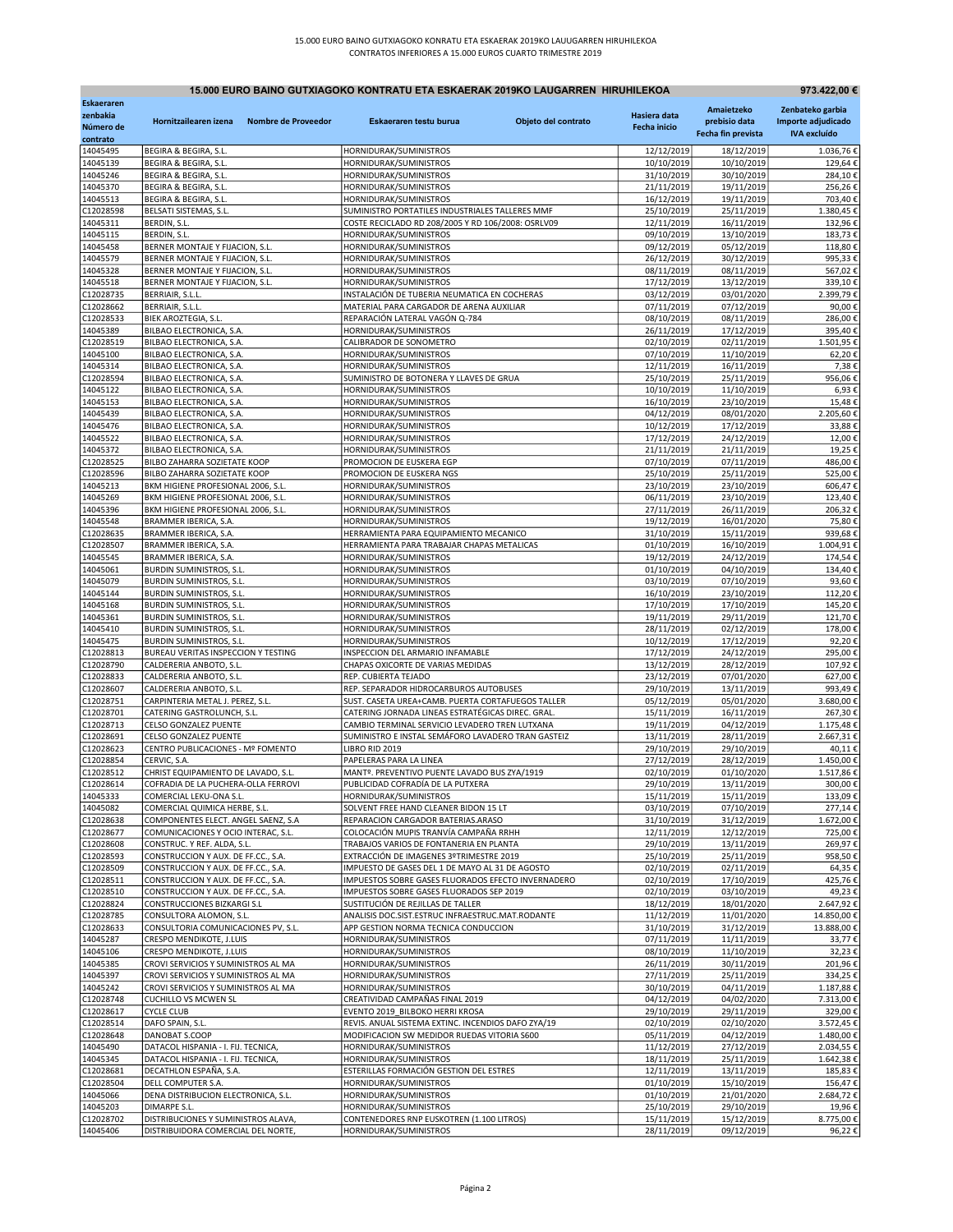| 15.000 EURO BAINO GUTXIAGOKO KONTRATU ETA ESKAERAK 2019KO LAUGARREN HIRUHILEKOA<br>973.422,00 € |                                                                             |                                                                                                 |                     |                          |                          |                         |  |
|-------------------------------------------------------------------------------------------------|-----------------------------------------------------------------------------|-------------------------------------------------------------------------------------------------|---------------------|--------------------------|--------------------------|-------------------------|--|
| Eskaeraren                                                                                      |                                                                             |                                                                                                 |                     |                          | Amaietzeko               | Zenbateko garbia        |  |
| zenbakia                                                                                        | Hornitzailearen izena<br><b>Nombre de Proveedor</b>                         | Eskaeraren testu burua                                                                          | Objeto del contrato | Hasiera data             | prebisio data            | Importe adjudicado      |  |
| Número de<br>contrato                                                                           |                                                                             |                                                                                                 |                     | <b>Fecha inicio</b>      | Fecha fin prevista       | <b>IVA</b> excluído     |  |
| 14045463                                                                                        | DISTRIBUIDORA COMERCIAL DEL NORTE,                                          | AGUA DESTILADA- 60L.                                                                            |                     | 09/12/2019               | 13/12/2019               | 22,03€                  |  |
| 14045272                                                                                        | DL. DISTRIBUCIONES LOPETEGI, S.L.                                           | HORNIDURAK/SUMINISTROS                                                                          |                     | 06/11/2019               | 11/11/2019               | 402.60€                 |  |
| C12028606                                                                                       | DOMINGO AZPIRI, S.A.                                                        | ELECTROBOMBA DEPOSITO AGUAS SUCIAS LAVADERO BUSES                                               |                     | 29/10/2019               | 13/11/2019               | 680,00€                 |  |
| C12028674<br>14045443                                                                           | DOMINGO AZPIRI, S.A.<br>DOMINGO AZPIRI, S.A.                                | REP. PLUVIALES PARA LAVADERO DE TRENES LEBARIO<br>HORNIDURAK/SUMINISTROS                        |                     | 12/11/2019<br>05/12/2019 | 27/11/2019<br>09/12/2019 | 652,80€<br>152,64€      |  |
| 14045502                                                                                        | DOMINGO AZPIRI, S.A.                                                        | HORNIDURAK/SUMINISTROS                                                                          |                     | 13/12/2019               | 18/12/2019               | 790,02€                 |  |
| C12028669                                                                                       | DOMINION SMART SOLUTIONS S.A.U                                              | RENOVACION LICENCIAS RED HAT                                                                    |                     | 11/11/2019               | 11/11/2022               | 12.275,00€              |  |
| C12028781                                                                                       | DRAGO SOLUTIONS SAU                                                         | ANALISIS CUADRO MANDO MICROSTRATEGY LURRALDEBUS                                                 |                     | 11/12/2019               | 14/12/2019               | 4.500,00€               |  |
| C12028581                                                                                       | DRUCK SERVICIOS GRÁFICOS, S.L.U.<br>DS AUTOMOCION SLU                       | SEMANA DE MOVILIDAD LURRALDEBUS<br>BANCO ELEMENTOS NEUMÁTICOS LEBARIO                           |                     | 17/10/2019<br>11/11/2019 | 18/10/2019<br>11/01/2020 | 12.700,00€<br>7.908,00€ |  |
| C12028668<br>C12028578                                                                          | ECONOCOM SERVICIOS, S.A.                                                    | ADQUISICION Y CONFIGURACION SERVIDORES MEDIA AGENT                                              |                     | 16/10/2019               | 16/11/2019               | 14.384,95 €             |  |
| C12028646                                                                                       | EDICIONES SEGURIDAD MANAGEMENT, S.L                                         | FORMACION HABILIDADES NO TECNICAS EQUIPO PIO/INSPE                                              |                     | 04/11/2019               | 04/01/2020               | 7.800,00€               |  |
| C12028571                                                                                       | <b>EGAPE DANTZA TALDEA</b>                                                  | ACTUACIÓN DANTZA ANIVERSARIO MUSEO                                                              |                     | 15/10/2019               | 30/10/2019               | 1.250,00€               |  |
| C12028741                                                                                       | EGUIBER SUMINISTROS INDUSTRIALES, S                                         | ESCALERA FIBRA POLIVALENTE MANTENIMIENTO TALLER                                                 |                     | 04/12/2019               | 19/12/2019               | 435,75€                 |  |
| 14045381<br>14045473                                                                            | EGUIBER SUMINISTROS INDUSTRIALES, S<br>EGUIBER SUMINISTROS INDUSTRIALES, S  | HORNIDURAK/SUMINISTROS<br>HORNIDURAK/SUMINISTROS                                                |                     | 25/11/2019<br>10/12/2019 | 29/11/2019<br>17/12/2019 | 35,08€<br>43,15€        |  |
| 14045528                                                                                        | EGUIBER SUMINISTROS INDUSTRIALES, S                                         | HORNIDURAK/SUMINISTROS                                                                          |                     | 18/12/2019               | 18/12/2019               | 25,14€                  |  |
| 14045367                                                                                        | EGUIBER SUMINISTROS INDUSTRIALES, S                                         | HORNIDURAK/SUMINISTROS                                                                          |                     | 20/11/2019               | 22/11/2019               | 11,86€                  |  |
| 14045196                                                                                        | ELECTRICIDAD N. OSES, S.A.                                                  | ECOTASA SOBRE RECICLAJE PILAS                                                                   |                     | 24/10/2019               | 28/10/2019               | 112,55€                 |  |
| 14045173                                                                                        | ELECTRICIDAD N. OSES, S.A.                                                  | HORNIDURAK/SUMINISTROS                                                                          |                     | 18/10/2019               | 25/10/2019               | 220,80€                 |  |
| 14045527<br>14045444                                                                            | ELECTRICIDAD N. OSES, S.A.<br>ELECTRICIDAD N. OSES, S.A.                    | HORNIDURAK/SUMINISTROS<br>HORNIDURAK/SUMINISTROS                                                |                     | 18/12/2019<br>05/12/2019 | 24/12/2019<br>11/12/2019 | 56,00€<br>57,00€        |  |
| 14045142                                                                                        | ELECTRICIDAD N. OSES, S.A.                                                  | HORNIDURAK/SUMINISTROS                                                                          |                     | 16/10/2019               | 21/10/2019               | 94,90€                  |  |
| 14045337                                                                                        | ELECTRICIDAD N. OSES, S.A.                                                  | HORNIDURAK/SUMINISTROS                                                                          |                     | 18/11/2019               | 20/11/2019               | 434,53€                 |  |
| 14045382                                                                                        | ELECTRICIDAD N. OSES, S.A.                                                  | HORNIDURAK/SUMINISTROS                                                                          |                     | 25/11/2019               | 02/12/2019               | 231,96€                 |  |
| 14045405                                                                                        | ELECTRICIDAD N. OSES, S.A.                                                  | HORNIDURAK/SUMINISTROS                                                                          |                     | 28/11/2019               | 03/12/2019               | 140,48€                 |  |
| 14045409                                                                                        | ELECTRICIDAD N. OSES, S.A.                                                  | HORNIDURAK/SUMINISTROS                                                                          |                     | 28/11/2019               | 03/12/2019<br>03/01/2020 | 69,00€                  |  |
| 14045467<br>C12028534                                                                           | ELECTRICIDAD N. OSES, S.A.<br>ELECTRICIDAD URKI, S.A.                       | HORNIDURAK/SUMINISTROS<br>REPARACION VENTILADOR LOCOMOTORA TD2000                               |                     | 09/12/2019<br>08/10/2019 | 23/10/2019               | 72,80€<br>70,00€        |  |
| 14045324                                                                                        | ELECTRO VIZCAYA, S.A.L                                                      | HORNIDURAK/SUMINISTROS                                                                          |                     | 13/11/2019               | 17/11/2019               | 4,91€                   |  |
| 14045089                                                                                        | ELECTRO VIZCAYA, S.A.L.                                                     | HORNIDURAK/SUMINISTROS                                                                          |                     | 04/10/2019               | 14/10/2019               | 122,16€                 |  |
| 14045216                                                                                        | ELECTRO VIZCAYA, S.A.L.                                                     | HORNIDURAK/SUMINISTROS                                                                          |                     | 28/10/2019               | 04/11/2019               | 218,48€                 |  |
| 14045472<br>14045465                                                                            | ELECTRO VIZCAYA, S.A.L<br>ELECTROSON, S.A. SAN SEBASTIAN                    | HORNIDURAK/SUMINISTROS<br>HORNIDURAK/SUMINISTROS                                                |                     | 10/12/2019<br>09/12/2019 | 14/12/2019<br>08/01/2020 | 9,82€<br>45,60€         |  |
| C12028728                                                                                       | ELETXO ASESORES SL                                                          | SERVICIOS TÉCNICOS COMUNICACIÓN DIGITAL                                                         |                     | 26/11/2019               | 25/05/2020               | 14.946,00€              |  |
| C12028801                                                                                       | ELPROEX GESTIÓN COORPORATIVA S.L.                                           | CUNAS PORTA ROTORES MOTORES S-900                                                               |                     | 13/12/2019               | 28/12/2019               | 1.341,09€               |  |
| 14045335                                                                                        | ENDAÑETA ZUMAIA S.L.                                                        | HORNIDURAK/SUMINISTROS                                                                          |                     | 18/11/2019               | 19/11/2019               | 552,00€                 |  |
| C12028806                                                                                       | ENTELGY IBAI, S.A.                                                          | ARQUITECTURA TECNOLÓGICA SCP-MYT                                                                |                     | 13/12/2019               | 13/03/2020               | 14.600,00€              |  |
| C12028830<br>C12028769                                                                          | EREA REFORMAS 2004 S.L<br>ESCUELA PROFESIONAL COMARCAL LEA AR               | REPARACION DE PAREDES Y CASETA AZKORRI<br>CURSOS SKYPE EMPRESARIAL ONE DRIVE ONENOTE            |                     | 23/12/2019<br>05/12/2019 | 30/12/2019<br>04/06/2020 | 7.760,00€<br>6.000,00€  |  |
| C12028727                                                                                       | ESDA FOTOCOMPOSICION Y FOTOMECANICA                                         | IMPRESIÓN PLANOS DE LÍNEA PARA UNIDADES                                                         |                     | 26/11/2019               | 26/12/2019               | 7.680,00€               |  |
| C12028665                                                                                       | ESDA FOTOCOMPOSICION Y FOTOMECANICA                                         | PREPARAR 10 CARTELES IMAN FLEXIBLE 110X50 CMS.                                                  |                     | 11/11/2019               | 13/11/2019               | 280,00€                 |  |
| 14045102                                                                                        | ESPAÑOLA PROD.QUIMICOS INDUSTRIALES                                         | HORNIDURAK/SUMINISTROS                                                                          |                     | 08/10/2019               | 25/09/2019               | 1.073,64€               |  |
| 14045398<br>14045514                                                                            | ESPAÑOLA PROD.QUIMICOS INDUSTRIALES<br>ESPAÑOLA PROD. QUIMICOS INDUSTRIALES | HORNIDURAK/SUMINISTROS<br>HORNIDURAK/SUMINISTROS                                                |                     | 27/11/2019<br>16/12/2019 | 26/11/2019<br>11/12/2019 | 1.451,28€<br>1.268,72€  |  |
| 14045267                                                                                        | ESPAÑOLA PROD.QUIMICOS INDUSTRIALES                                         | HORNIDURAK/SUMINISTROS                                                                          |                     | 06/11/2019               | 24/10/2019               | 198,36€                 |  |
| C12028576                                                                                       | ESPIRAL MICROSISTEMAS S.L.                                                  | SOPORTE Y MANTENIMIENTO PROACTIVANET                                                            |                     | 16/10/2019               | 16/10/2020               | 6.625,00€               |  |
| C12028777                                                                                       | ETRA NORTE, S.A.                                                            | MTO. BILLETAJE EQUIPOS BIZKAIBUS                                                                |                     | 09/12/2019               | 09/02/2020               | 2.986,00€               |  |
| C12028767                                                                                       | ETXAJAUN XXI, S.L.                                                          | DESATASCO ARQUETA OIT GASTEIZ                                                                   |                     | 05/12/2019               | 06/12/2019               | 510,00€                 |  |
| C12028683                                                                                       | ETXAJAUN XXI, S.L<br>EUROPEAN UNIVERSITY INSTITUTE                          | TRABAJOS ILUMINACION Y CARPINTERIA EN GASTEIZ<br>ANÁLISIS APLICACIÓN CUARTO PAQUETE REGULATORIO |                     | 12/11/2019<br>02/10/2019 | 14/11/2019               | 358,00€<br>10.000,00€   |  |
| C12028515<br>C12028782                                                                          | EUSKAL TELEBISTA, S.A.                                                      | COLABORACIÓN EITB MARATOIA                                                                      |                     | 11/12/2019               | 02/11/2019<br>10/01/2020 | 7.000,00€               |  |
| C12028672                                                                                       | EUSKARA UDAL ERAKUNDEA BARAKALDO                                            | PROMOCION DE EUSKERA MGP                                                                        |                     | 12/11/2019               | 12/12/2019               | 1.336,01€               |  |
| C12028653                                                                                       | EVENTOS DEL MOTOR, S.L.                                                     | CUADRO ELÉCTRICO STAND RETROCLÁSICA                                                             |                     | 07/11/2019               | 08/11/2019               | 143,72€                 |  |
| C12028619                                                                                       | <b>EXCELTIC SL</b>                                                          | REDAC. PLIEGOS DESCARGO MITIGACION RIESGOS TD2000                                               |                     | 29/10/2019               | 29/11/2019               | 5.448,00€               |  |
| C12028828<br>14045300                                                                           | FACEBOOK IRELAND LIMITED<br>FERRETERIA MIKELDI, S.L.                        | PUBLICIDAD FACEBOOK<br>HORNIDURAK/SUMINISTROS                                                   |                     | 20/12/2019<br>08/11/2019 | 20/03/2020<br>15/11/2019 | 212,33€<br>382,11€      |  |
| 14045150                                                                                        | FERRETERIA MIKELDI, S.L.                                                    | HORNIDURAK/SUMINISTROS                                                                          |                     | 16/10/2019               | 28/10/2019               | 444,99€                 |  |
| 14045447                                                                                        | FERRETERIA MIKELDI, S.L.                                                    | HORNIDURAK/SUMINISTROS                                                                          |                     | 05/12/2019               | 12/12/2019               | 41,01€                  |  |
| C12028745                                                                                       | FERROMODEL 64                                                               | EXHIBICIÓN TREN LGB EN JORNADA ESPECIAL MUSEO                                                   |                     | 04/12/2019               | 05/12/2019               | 286,00€                 |  |
| 14045421                                                                                        | FLENDER IBERICA S.L.U                                                       | HORNIDURAK/SUMINISTROS                                                                          |                     | 02/12/2019               | 21/09/2020               | 7.221,50€               |  |
| C12028500<br>C12028756                                                                          | FONTAN RACONERÍA, S.A.<br>FRANCISCO MALO ANGUIANO                           | MANGUERA HIDRAULICA DE 50 MTS.PARA HIDROLIMPIADORA<br>CABLEADO VIDEOCONFERENCIA SALA EUZKADI    |                     | 01/10/2019<br>05/12/2019 | 16/10/2019<br>05/01/2020 | 180,30€<br>3.150,00€    |  |
| C12028527                                                                                       | FUNDAC. CULTURAL PRIVADA AURTEN BAI                                         | PROMOCION DE EUSKERA IBA                                                                        |                     | 07/10/2019               | 07/11/2019               | 408,00€                 |  |
| C12028566                                                                                       | FUNDAC. CULTURAL PRIVADA AURTEN BAI                                         | PROMOCION DE EUSKERA IIA (LIBERAZIOA)                                                           |                     | 15/10/2019               | 15/11/2019               | 1.947,00€               |  |
| C12028768                                                                                       | FUNDAC. CULTURAL PRIVADA AURTEN BAI                                         | PROMOCION DE EUSKERA RAG (LIBERAZIOA)                                                           |                     | 05/12/2019               | 05/01/2020               | 1.358,00€               |  |
| C12028796                                                                                       | FUNDACION BIZKAIA BIZKAIALDE FUDAZI                                         | PUBLICIDAD BIZKAIA BIZKAIALDE                                                                   |                     | 13/12/2019               | 13/12/2020               | 9.000,00€               |  |
| C12028779<br>14045536                                                                           | FUNDACION FERROCARRILES ESPAÑOLES<br><b>FUNDACION LANTEGI BATUAK</b>        | <b>BANNER VÍA LIBRE</b><br>HORNIDURAK/SUMINISTROS                                               |                     | 11/12/2019<br>18/12/2019 | 10/12/2020<br>18/12/2019 | 1.320,00€<br>3.341,99€  |  |
| C12028550                                                                                       | GABRIEL ARESTI EUSKALTEGIA                                                  | PROMOCION DE EUSKERA DGG (LIBERAZIOA)                                                           |                     | 14/10/2019               | 14/11/2019               | 575,00€                 |  |
| C12028551                                                                                       | GABRIEL ARESTI EUSKALTEGIA                                                  | PROMOCION DE EUSKERA MAG (LIBERAZIOA)                                                           |                     | 14/10/2019               | 14/11/2019               | 575,00€                 |  |
| C12028516                                                                                       | GARAGE MODERNO PABLO IRIZAR, S.L.                                           | REPARAR CUADRO AUTOBUS 827                                                                      |                     | 02/10/2019               | 03/10/2019               | 250,00€                 |  |
| C12028556                                                                                       | GARAGE MODERNO PABLO IRIZAR, S.L.                                           | REVISIÓN MOTORES DIÉSEL AUTOMOTOR ALLAN 301                                                     |                     | 14/10/2019               | 15/10/2019               | 1.468,54€               |  |
| C12028864                                                                                       | GARSANSIANOR S.L.                                                           | INSTALAC. NUEVA LINEA DE VIDA NAVE ARTIC. COCH ZYA                                              |                     | 31/12/2019               | 31/12/2019               | 12.342,16€              |  |
| C12028743<br>C12028518                                                                          | GARSANSIANOR S.L.<br>GARSANSIANOR S.L.                                      | REVISION C/CERT. LINEA VIDA CUBIERTA.ERRENTERIA<br>REVISION DE LINEAS DE VIDA 2019              |                     | 04/12/2019<br>02/10/2019 | 19/12/2019<br>02/11/2019 | 442,48€<br>685,00€      |  |
| C12028832                                                                                       | GAURSA MOBILITY, S.L.U.                                                     | REP. DE VEHICULO SUSTITUCION 6897 KVT                                                           |                     | 23/12/2019               | 07/01/2020               | 140,03€                 |  |
| C12028699                                                                                       | GERTUKO KOOP. ELKARTE TXIKIA                                                | ANUNCIO ANBOTO                                                                                  |                     | 15/11/2019               | 15/12/2019               | 450,00€                 |  |
| C12028670                                                                                       | GMF RAILWAY MAINTENANCE SERVICES SL                                         | MANTENIMIENTO LOCOMOTORA DIÉSEL 1004                                                            |                     | 12/11/2019               | 17/11/2019               | 9.506,52€               |  |
| C12028733<br>C12028852                                                                          | <b>GOIZ ARGI SPORT SL</b><br>GONTZAL DE OSA GUERRERO                        | REHABILITACIÓN LAND ROVER MUSEO<br>MODIFICAR BOTONERAS PUERTAS ZUMAIA Y ELGOIBAR                |                     | 29/11/2019<br>27/12/2019 | 30/11/2019               | 423,00€<br>1.920,00€    |  |
| C12028775                                                                                       | GONTZAL DE OSA GUERRERO                                                     | REP PORTON PLELEVA+SUST.CAJON GUIA PORTON COCH ZYA                                              |                     | 09/12/2019               | 27/02/2020<br>09/02/2020 | 3.065,00€               |  |
| C12028711                                                                                       | GONTZAL DE OSA GUERRERO                                                     | REPARAC. PORTONES PLELEVA Nº 10 Y 11 COCH. ELGOIB.                                              |                     | 19/11/2019               | 21/11/2019               | 750,00 €                |  |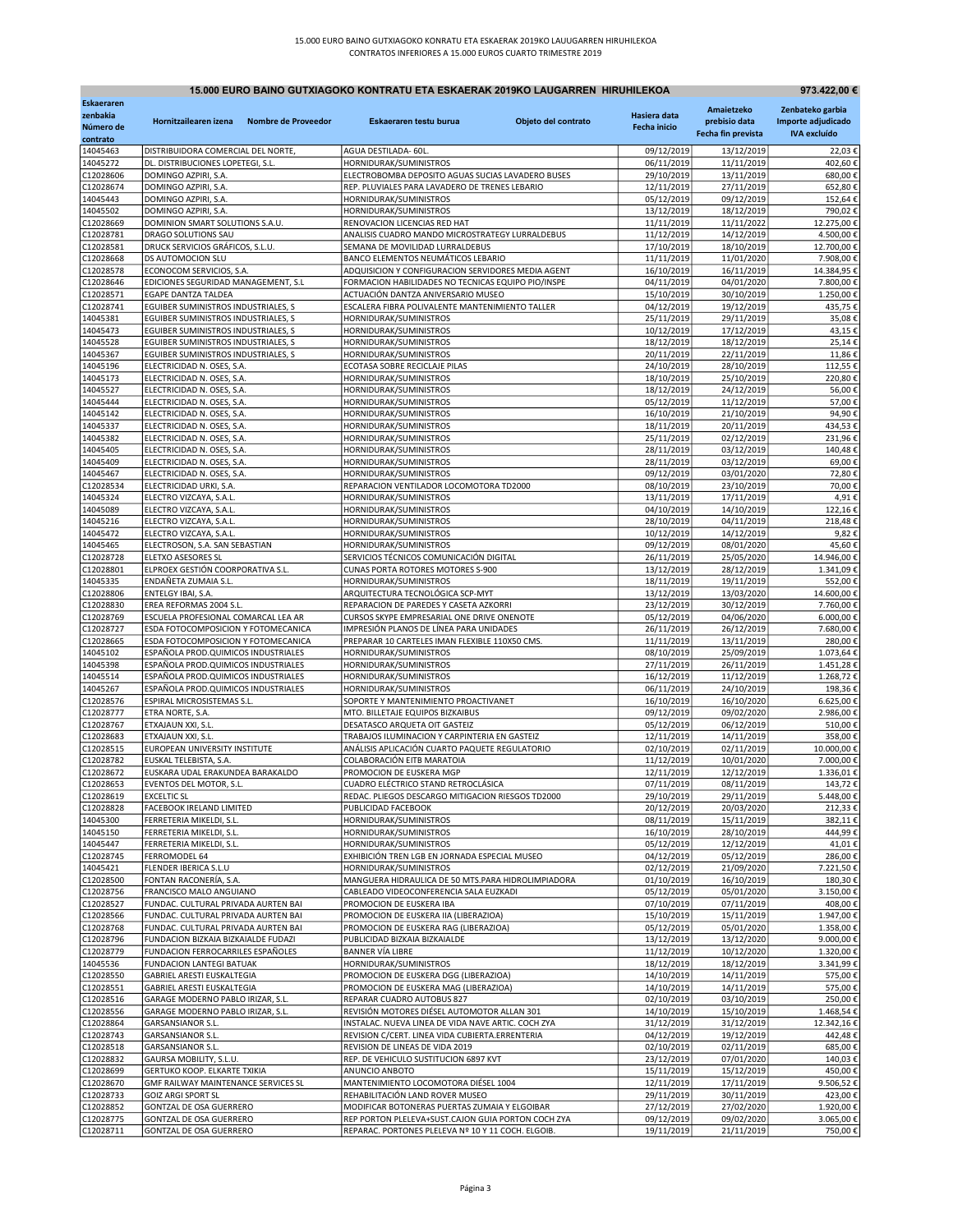| 15.000 EURO BAINO GUTXIAGOKO KONTRATU ETA ESKAERAK 2019KO LAUGARREN HIRUHILEKOA<br>973.422,00 € |                                                                         |                                                                                                   |                     |                          |                          |                         |  |
|-------------------------------------------------------------------------------------------------|-------------------------------------------------------------------------|---------------------------------------------------------------------------------------------------|---------------------|--------------------------|--------------------------|-------------------------|--|
| <b>Eskaeraren</b>                                                                               |                                                                         |                                                                                                   |                     |                          | Amaietzeko               | Zenbateko garbia        |  |
| zenbakia                                                                                        | Hornitzailearen izena<br>Nombre de Proveedor                            | Eskaeraren testu burua                                                                            | Objeto del contrato | Hasiera data             | prebisio data            | Importe adjudicado      |  |
| Número de<br>contrato                                                                           |                                                                         |                                                                                                   |                     | Fecha inicio             | Fecha fin prevista       | <b>IVA excluído</b>     |  |
| C12028503                                                                                       | GONTZAL DE OSA GUERRERO                                                 | REPARACION DE PUERTAS CORREDERAS CENTRAL Y DEPOSIT                                                |                     | 01/10/2019               | 03/10/2019               | 105,00€                 |  |
| C12028710                                                                                       | GONTZAL DE OSA GUERRERO                                                 | REPARACION EN PUERTA CORREDERA                                                                    |                     | 19/11/2019               | 24/11/2019               | 215,00€                 |  |
| C12028718<br>C12028694                                                                          | GONTZAL DE OSA GUERRERO                                                 | REPARACION EN PUERTA PLELEVA GOLPEADA<br>REVISION DE MANTENIMIENTO DE ESCALERAS EN COCHERAS       |                     | 21/11/2019<br>13/11/2019 | 26/11/2019<br>18/11/2019 | 190,00€<br>180,00€      |  |
| 14045317                                                                                        | GONTZAL DE OSA GUERRERO<br>GORKA Y ENEKO GARITAONANDIA AZUETA           | HORNIDURAK/SUMINISTROS                                                                            |                     | 12/11/2019               | 16/11/2019               | 302,94€                 |  |
| 14045525                                                                                        | GRAFICAS FERNAN, S.A.                                                   | HORNIDURAK/SUMINISTROS                                                                            |                     | 17/12/2019               | 24/01/2020               | 1.590,00€               |  |
| C12028773                                                                                       | <b>GRAFICAS INGUGOM SL</b>                                              | MAQUETACIÓN E IMPRESIÓN HORARIOS INVIERNO                                                         |                     | 09/12/2019               | 08/01/2020               | 8.470,00€               |  |
| 14045202                                                                                        | GRAFICAS UNCILLA, S.A.                                                  | HORNIDURAK/SUMINISTROS                                                                            |                     | 25/10/2019               | 04/11/2019               | 392,00€                 |  |
| C12028570<br>14045165                                                                           | GRAFICAS UNCILLA, S.A.<br>GRAFICAS UNCILLA, S.A.                        | SUMINISTRO MATERIALES ESCRITORIO MUSEO<br>HORNIDURAK/SUMINISTROS                                  |                     | 15/10/2019<br>17/10/2019 | 15/11/2019<br>25/09/2019 | 1.025,00€<br>150,00€    |  |
| 14045589                                                                                        | GRAFICAS UNCILLA, S.A.                                                  | HORNIDURAK/SUMINISTROS                                                                            |                     | 30/12/2019               | 16/12/2019               | 37,50€                  |  |
| C12028575                                                                                       | <b>GRAFILUR S.A</b>                                                     | IMPRESIÓN Y MONTAJE VINILOS MEATS                                                                 |                     | 16/10/2019               | 14/11/2019               | 6.720,00€               |  |
| C12028754                                                                                       | <b>GRAFILUR S.A</b>                                                     | PRUEBA VINILOS                                                                                    |                     | 05/12/2019               | 04/01/2020               | 225,00€                 |  |
| C12028613                                                                                       | GRUAS GARRO, S. L.                                                      | REMOLCAR BUS 517 DE COCH. ZUMAIA A SCANIA-BEASAIN                                                 |                     | 29/10/2019               | 30/10/2019               | 900,00€                 |  |
| C12028752<br>C12028689                                                                          | GRUAS GARRO, S. L.<br>GRUAS Y TRANSPORTES IBARRONDO, S.A.               | REMOLCAR BUS 62 DESDE EIBAR A COCH. ZUMAIA<br>TRANSPORTE DE PESAS CAF AL FUNICULAR Y VUELTA       |                     | 05/12/2019<br>12/11/2019 | 06/12/2019<br>27/11/2019 | 1.125,00€<br>640,00€    |  |
| C12028818                                                                                       | GRUAUTO ASISTENCIA, S.L.                                                | RECOGER VEHICULO EN DERIO Y ENTREGARLO EN LEIOA.                                                  |                     | 18/12/2019               | 19/12/2019               | 335,88€                 |  |
| C12028772                                                                                       | GRUPO ODIN SOLUCIONES INFORMATICAS                                      | PORTATILES LINUX                                                                                  |                     | 09/12/2019               | 09/12/2020               | 1.474,95€               |  |
| C12028658                                                                                       | GRUPO S21 SEC GESTIÓN, S.A.                                             | DESARROLLO PLAN PROTECCIÓN ESPECIFICO (PPE)                                                       |                     | 07/11/2019               | 07/02/2020               | 13.990,00€              |  |
| C12028632                                                                                       | GRUPO S21 SEC GESTIÓN, S.A.                                             | <b>LICENCIAS CHECKPOINT</b>                                                                       |                     | 31/10/2019               | 31/10/2020               | 8.320,00€               |  |
| C12028836<br>14045310                                                                           | GUREAK MARKETING S.A.U.<br>HALECO IBERIA, S.L.                          | BUZONEO CAMPAÑA PUBLICIDAD<br>HORNIDURAK/SUMINISTROS                                              |                     | 23/12/2019<br>11/11/2019 | 22/01/2020<br>15/11/2019 | 2.937,00€<br>550,00€    |  |
| C12028544                                                                                       | HERMITAGE LANGUAGE SERVICES S.L.                                        | CURSO INGLES NIVEL B2 JG                                                                          |                     | 08/10/2019               | 08/10/2020               | 589,00€                 |  |
| 14045561                                                                                        | HIDRAL GOBEL S.L.                                                       | HORNIDURAK/SUMINISTROS                                                                            |                     | 23/12/2019               | 20/12/2019               | 650,00€                 |  |
| 14045286                                                                                        | HIERROS BAM, S.L                                                        | HORNIDURAK/SUMINISTROS                                                                            |                     | 07/11/2019               | 14/11/2019               | 80,10€                  |  |
| 14045445                                                                                        | HIERROS BAM, S.L                                                        | HORNIDURAK/SUMINISTROS                                                                            |                     | 05/12/2019               | 12/12/2019               | 130,60€                 |  |
| 14045088                                                                                        | HIERROS LEITZA, S.L                                                     | HORNIDURAK/SUMINISTROS                                                                            |                     | 04/10/2019               | 11/10/2019               | 453,60€                 |  |
| C12028542<br>C12028784                                                                          | IBERMATICA, S.A.<br>IDASA SISTEMAS, S.L                                 | <b>8 PORTATILES STOCK</b><br>MANTENIMIENTO SISTEMA ROSMIMAN DE EUSKOTREN                          |                     | 08/10/2019<br>11/12/2019 | 08/10/2020<br>11/01/2020 | 7.450,80€<br>7.560,10€  |  |
| C12028799                                                                                       | IKUSI, S.L.U.                                                           | ADECUACION MAPA MEAT TRANVIA GASTEIZ                                                              |                     | 13/12/2019               | 13/01/2020               | 1.880,00€               |  |
| C12028692                                                                                       | IKUSI, S.L.U.                                                           | SUMINISTRO DOLPHIN CUARTO DE AGENTES                                                              |                     | 13/11/2019               | 13/01/2020               | 3.559,00€               |  |
| C12028787                                                                                       | IMAD SERVICIOS GRAFICOS & ROTUL.                                        | VINILO RECORTADO NEGRO Y VINILOS PARA SEÑALES.                                                    |                     | 11/12/2019               | 16/12/2019               | 142,25€                 |  |
| C12028585                                                                                       | IMPRONTA CONSULTING, S.L.                                               | PROCESO SELECCIÓN TÉCNICA-O NUEVAS OPERACIONES                                                    |                     | 17/10/2019               | 17/11/2019               | 4.950,00€               |  |
| C12028610                                                                                       | INDUSTRIAS ELECTRIC. HERGOROS, S.L.                                     | EQUILIBRADO DE 2 ROTORES UT-900                                                                   |                     | 29/10/2019               | 13/11/2019               | 360,00€                 |  |
| C12028682<br>14045474                                                                           | INDUSTRIAS ELECTRIC. HERGOROS, S.L.<br>INDUSTRIAS METALA, S.L.          | EQUILIBRADO DE ROTORES UT-900<br>HORNIDURAK/SUMINISTROS                                           |                     | 12/11/2019<br>10/12/2019 | 27/11/2019<br>17/12/2019 | 180,00€<br>51,26€       |  |
| C12028580                                                                                       | INFORMATICA MEDICA, S.L.                                                | SERVICIO DE MANTENIMIENTO DEL SISTEMA PREVENCS                                                    |                     | 17/10/2019               | 17/11/2019               | 5.244,66€               |  |
| C12028719                                                                                       | INGENIERIA DE SISTEMAS Y TELEMANDO,                                     | FORMACIÓN TELEMANDO ENERGIA PM GASTEIZ                                                            |                     | 21/11/2019               | 20/12/2019               | 7.990,00€               |  |
| C12028736                                                                                       | INGETEAM POWER TECHNOLOGY, S.A.                                         | REP. SISTEMA COMPACTO HMI II                                                                      |                     | 03/12/2019               | 18/12/2019               | 567,60€                 |  |
| C12028671                                                                                       | INGETEAM POWER TECHNOLOGY, S.A.                                         | REPARACION TARJETAS CONTROL TRACCION LOCOMOTORAS                                                  |                     | 12/11/2019               | 27/11/2019               | 1.700,95€               |  |
| C12028703<br>C12028744                                                                          | INNOTEC SYSTEM, S.L.U.<br>INNOVA IMAGEN Y COMUNICACION, S.L.            | <b>HACKING ETICO</b><br>RENOVACION DOMINIOS TRENBIDEA (COM, ORG, ES)                              |                     | 15/11/2019<br>04/12/2019 | 15/12/2019<br>04/12/2020 | 14.500,00€<br>58,50€    |  |
| C12028695                                                                                       | INSTALACIONES ELECTRICAS ERANDIO, S                                     | INSTALACIÓN ELECTRICA MEDIDOR DE RUEDAS                                                           |                     | 13/11/2019               | 13/12/2019               | 1.674,10€               |  |
| C12028583                                                                                       | INSTALACIONES ELECTROMEC. BILAUTO,                                      | REVISION DE GATOS DE FOSO                                                                         |                     | 17/10/2019               | 22/10/2019               | 108,00€                 |  |
| C12028654                                                                                       | INSTALACIONES ELECTROMEC. BILAUTO                                       | CAMBIAR FILTROS GASOLEO+CAUDAL, SURTIDOR GASOIL ELG                                               |                     | 07/11/2019               | 08/11/2019               | 795,00€                 |  |
| C12028532                                                                                       | INSTALACIONES ELECTROMEC. BILAUTO                                       | REPARACIÓN SURTIDOR LOCOMOTORAS DIÉSEL                                                            |                     | 08/10/2019               | 09/10/2019               | 326,25€                 |  |
| C12028502<br>C12028762                                                                          | INSTALACIONES ELECTROMEC. BILAUTO,                                      | REPARACION, LOCALIZACION AVERIA SENSOR S10.<br>REPARAR CEPILLO DE TECHO A PUENTE DE LAVADO NUFA.  |                     | 01/10/2019<br>05/12/2019 | 03/10/2019               | 247,50€<br>516,78€      |  |
| C12028739                                                                                       | INSTALACIONES ELECTROMEC. BILAUTO,<br>INSTALACIONES ELECTROMEC. BILAUTO | REVIS. SURTIDORES GASOIL ZYA.+SUSTITUIR BOQUEREL                                                  |                     | 03/12/2019               | 10/12/2019<br>04/12/2019 | 771,75€                 |  |
| C12028582                                                                                       | INSTALACIONES ELECTROMEC. BILAUTO                                       | REVISION DE MAQUINA DE LAVAR AUTOBUSES                                                            |                     | 17/10/2019               | 22/10/2019               | 77,00€                  |  |
| C12028555                                                                                       | INSTALACIONES ELECTROMEC. BILAUTO,                                      | SUM/INSTALAC. EQUIPO CONTROL DE FLOTA PUMAKEY ZYA                                                 |                     | 14/10/2019               | 28/10/2019               | 1.367,00€               |  |
| C12028595                                                                                       | INSTALACIONES ELECTROMEC. BILAUTO,                                      | SUSTITUIR BOQUEREL POR UNO NUEVO                                                                  |                     | 25/10/2019               | 30/10/2019               | 614,50€                 |  |
| C12028786                                                                                       | INTEGRACIONES FERROVIARIAS, S.L.                                        | REPARACIÓN MOTOR DIÉSEL LOCOMOTORA CREUSOT 1158                                                   |                     | 11/12/2019               | 11/01/2020               | 5.112,90€               |  |
| C12028549<br>C12028528                                                                          | INTEGRACIONES FERROVIARIAS, S.L.<br>INTERBRAND BRANDING, S.L.U.         | RESTAURACIÓN SEMÁFORO AVERLY MUSEO FC DE LA ROBLA<br>ADAPTACIÓN DE LOGOS CORPORATIVOS             |                     | 11/10/2019<br>07/10/2019 | 11/11/2019<br>22/10/2019 | 4.873,00€<br>640,00€    |  |
| C12028742                                                                                       | INTERCLYM, S.A.                                                         | REP. MAQUINA BARREDORA FREGADORA GRANDE DE PLANTA                                                 |                     | 04/12/2019               | 19/12/2019               | 331,24€                 |  |
| C12028609                                                                                       | INTERCLYM, S.A.                                                         | REPARACION DE FREGADORA GRANDE DE PLANTA                                                          |                     | 29/10/2019               | 13/11/2019               | 316,58€                 |  |
| C12028825                                                                                       | IÑAKI BUITRON PEREZ DE SAN ROMAN                                        | ASESORÍA IMPLANTACIÓN 13816, 93200 LASARTE HENDAIA                                                |                     | 19/12/2019               | 19/01/2020               | 4.500,00€               |  |
| C12028636                                                                                       | IÑAKI URBISTONDO SL                                                     | MARCAR LÍNEAS DE SEGURIDAD EN EL MUSEO                                                            |                     | 31/10/2019               | 01/11/2019               | 560,00€                 |  |
| C12028680<br>C12028567                                                                          | ISOTEST S.L. INSTRUMENTACION ELECTR<br>ISPRING SOLUTIONS, INC           | CALIBRACION CONTADOR HAMEG 8122 COD 00019.ARASO<br>RENOVACION LICENCIA ISPRING SUITE FULL SERVICE |                     | 12/11/2019<br>15/10/2019 | 12/12/2019<br>15/10/2020 | 276,15€<br>2.237,00€    |  |
| C12028720                                                                                       | ITXARTU KOMUNIKABIDEAK, S.A.                                            | DIVULGACIÓN NUEVA VARIANTE FERROVIARIA                                                            |                     | 21/11/2019               | 21/01/2020               | 6.980,40€               |  |
| C12028505                                                                                       | IVAN LLARENA Y OTRO, C.B.                                               | REPARACIÓN ELECTRICA EN ALMACEN Y ENCHUFES                                                        |                     | 01/10/2019               | 06/10/2019               | 490,00€                 |  |
| C12028858                                                                                       | JAIME ECEIZABARRENA BERGARECHE                                          | PUERTA SECCIONAL Nº2 ZUMAIA                                                                       |                     | 27/12/2019               | 27/02/2020               | 7.550,00€               |  |
| 14045243                                                                                        | JAVIER GONZALEZ MARTIN SANTOOLS                                         | HORNIDURAK/SUMINISTROS                                                                            |                     | 10/10/2019               | 10/10/2019               | 475,42€                 |  |
| 14045390                                                                                        | JAVIER GONZALEZ MARTIN SANTOOLS                                         | HORNIDURAK/SUMINISTROS                                                                            |                     | 27/11/2019               | 27/11/2019               | 326,04€                 |  |
| C12028860<br>C12028805                                                                          | JCDECAUX ESPAÑA, S.L.U<br>JESUS VECI GARCIA                             | RESERVA MUPIS CAMPAÑA BEHOBIA<br>ADECUACION SALAS CONFERENCIA EUSKALDUNA-EUZKADI                  |                     | 31/12/2019<br>13/12/2019 | 31/12/2019<br>13/01/2020 | 7.500,00€<br>14.950,00€ |  |
| C12028684                                                                                       | JESÚS VECI GARCÍA                                                       | INSTALACION Y RETIRADA PUBLICIDAD PUNTO LILA                                                      |                     | 12/11/2019               | 12/12/2019               | 872,50€                 |  |
| C12028746                                                                                       | JESÚS VECI GARCÍA                                                       | MOVIMIENTO MOBILIARIO Y PUERTAS BAB AMARA                                                         |                     | 04/12/2019               | 06/12/2019               | 665,00€                 |  |
| C12028630                                                                                       | JESÚS VECI GARCÍA                                                       | SUBIDA MERCANCÍA PESADA A PRIMERA PLANTA                                                          |                     | 31/10/2019               | 01/11/2019               | 150,00€                 |  |
| C12028820                                                                                       | JOHN SHORTER                                                            | TRADUCCIONES DE INGLES                                                                            |                     | 18/12/2019               | 17/01/2020               | 6.000,00€               |  |
| C12028764                                                                                       | JOSE IGNACIO MERINO RUIZ                                                | COLOCACIÓN MAPAS LÍNEA EN UNIDADES                                                                |                     | 05/12/2019               | 05/02/2020               | 4.814,40€               |  |
| C12028862<br>C12028637                                                                          | JOSÉ MARIA BARRACHINA, S.L.<br>JOSEBA ALDEKOA IBON GARAY C.B.           | MERCHANDISING<br>LIMPIEZA DE VEHÍCULOS GESTIONADOS POR SS.GG.                                     |                     | 31/12/2019<br>31/10/2019 | 31/03/2020<br>31/01/2020 | 2.193,50€<br>200,00€    |  |
| C12028631                                                                                       | JUAN ALMANDOZ, S.L.                                                     | REPARACION VEHÍCULO 5481 FJR DONOSTI                                                              |                     | 31/10/2019               | 01/11/2019               | 175,63€                 |  |
| C12028800                                                                                       | JUAN JOSE MONTEJO, S.L.                                                 | COPIAS DE LLAVES PARA PERSONAL DE LÍNEA                                                           |                     | 13/12/2019               | 14/12/2019               | 460,04€                 |  |
| 14045509                                                                                        | JUAN JOSE MONTEJO, S.L.                                                 | PIDE SANTI LASTRA PARA EL SECCIONADOR                                                             |                     | 16/12/2019               | 18/12/2019               | 3,97€                   |  |
| C12028541                                                                                       | JUAN JOSE MONTEJO, S.L.                                                 | REPARACIÓN CERRADURAS MEAT TRANVIA GASTEIZ                                                        |                     | 08/10/2019               | 08/11/2019               | 554,09€                 |  |
| C12028499<br>14045097                                                                           | JUAN JOSE MONTEJO, S.L.                                                 | REPARACION DE ANTIPANICO EN COCHERAS DE GERNIKA<br>HORNIDURAK/SUMINISTROS                         |                     | 01/10/2019<br>07/10/2019 | 16/10/2019<br>11/10/2019 | 120,00€                 |  |
| 14045104                                                                                        | JUAN JOSE MONTEJO, S.L.<br>JUAN JOSE MONTEJO, S.L.                      | HORNIDURAK/SUMINISTROS                                                                            |                     | 08/10/2019               | 28/10/2019               | 38,25€<br>281,80€       |  |
| 14045383                                                                                        | JUAN RAMON SAUBER, S.L.                                                 | PACK de 10 uds. SACA COMPLETA 300 BOLSAS (30 PACK                                                 |                     | 25/11/2019               | 20/12/2019               | 61,56€                  |  |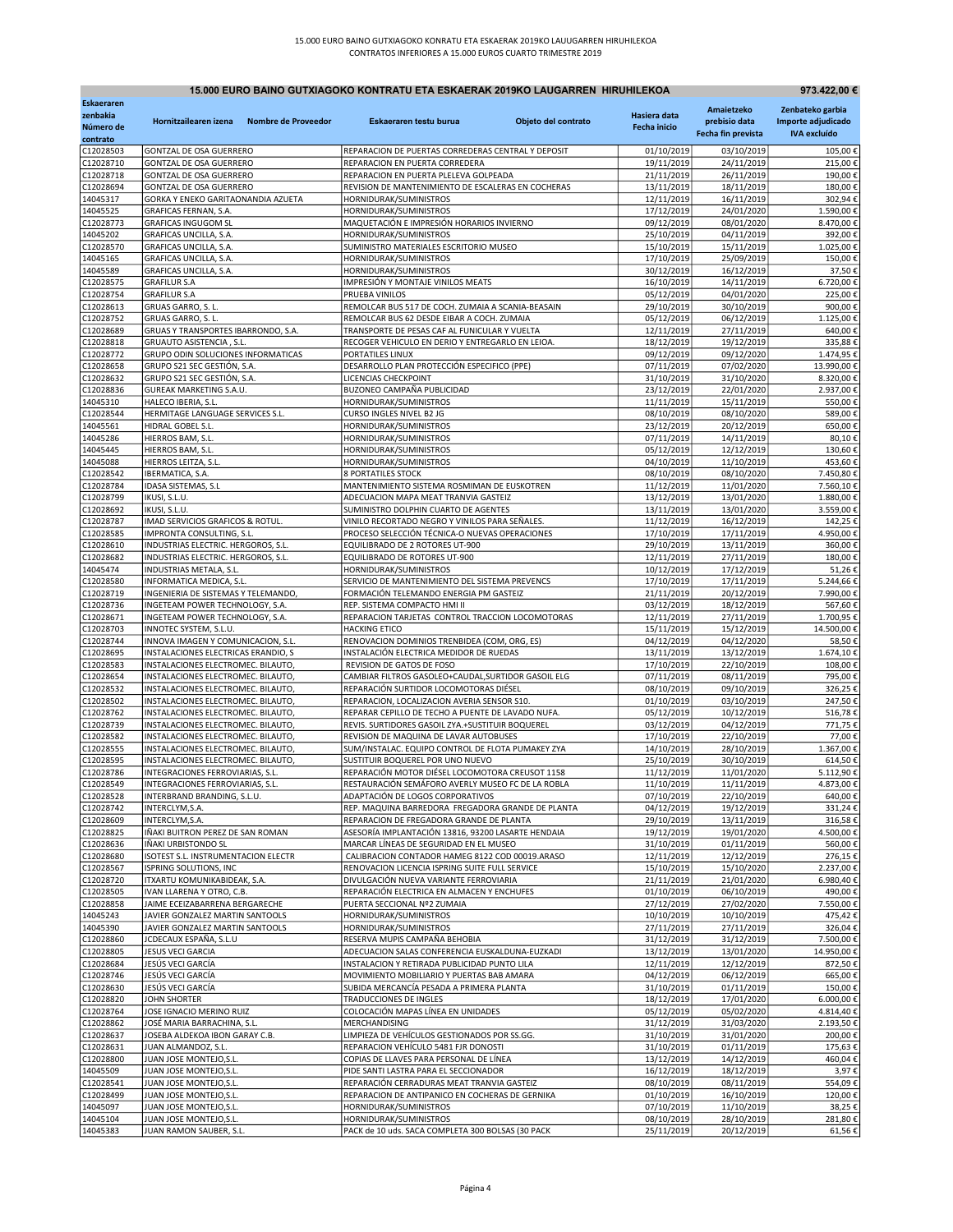| 15.000 EURO BAINO GUTXIAGOKO KONTRATU ETA ESKAERAK 2019KO LAUGARREN HIRUHILEKOA<br>973.422,00 € |                                                                  |                                                                               |                     |                          |                          |                        |  |
|-------------------------------------------------------------------------------------------------|------------------------------------------------------------------|-------------------------------------------------------------------------------|---------------------|--------------------------|--------------------------|------------------------|--|
| Eskaeraren                                                                                      |                                                                  |                                                                               |                     |                          | Amaietzeko               | Zenbateko garbia       |  |
| zenbakia                                                                                        | Hornitzailearen izena<br>Nombre de Proveedor                     | Eskaeraren testu burua                                                        | Objeto del contrato | Hasiera data             | prebisio data            | Importe adjudicado     |  |
| Número de                                                                                       |                                                                  |                                                                               |                     | <b>Fecha inicio</b>      | Fecha fin prevista       | <b>IVA</b> excluído    |  |
| contrato                                                                                        |                                                                  |                                                                               |                     |                          |                          |                        |  |
| 14045149<br>14045231                                                                            | JUAN RAMON SAUBER, S.L.<br>JUAN RAMON SAUBER, S.L.               | HORNIDURAK/SUMINISTROS<br>HORNIDURAK/SUMINISTROS                              |                     | 16/10/2019<br>28/10/2019 | 21/10/2019<br>31/10/2019 | 205,80€<br>151,44€     |  |
| C12028561                                                                                       | KAHLOMEDIA, S.L.                                                 | CALENDARIOS 2020 BERDINTASUNAREKIN                                            |                     | 14/10/2019               | 14/11/2019               | 3.415,00€              |  |
| C12028520                                                                                       | KAPSCH TRAFFICCOM ARCE SISTEMAS, S.                              | CARGA PROGRAM/INSERC DATOS NUEVOS CUADROS AGOST/19                            |                     | 02/10/2019               | 09/10/2019               | 3.184,89€              |  |
| C12028760                                                                                       | KEYTRON ELECTRONICA, S.A.                                        | PROGRAMACION EMISORA TETRA FUNICULAR                                          |                     | 05/12/2019               | 20/12/2019               | 49,00€                 |  |
| 14045320                                                                                        | KLEER KIM, S.A.L.                                                | HORNIDURAK/SUMINISTROS                                                        |                     | 13/11/2019               | 23/11/2019               | 268,50€                |  |
| 14045580                                                                                        | KLEER KIM, S.A.L.                                                | HORNIDURAK/SUMINISTROS                                                        |                     | 26/12/2019               | 17/12/2019               | 1.945,00€              |  |
| 14045284                                                                                        | KLEER KIM, S.A.L.                                                | HORNIDURAK/SUMINISTROS                                                        |                     | 07/11/2019               | 07/11/2019               | 563,00€                |  |
| 14045524                                                                                        | KWD KUPPLUNGSWERK DRESDEN GmbH                                   | Aceptados portes en factura: 49 euros.                                        |                     | 17/12/2019               | 13/01/2020               | 120,00€                |  |
| C12028517<br>C12028641                                                                          | LA VIE DU RAIL EDITIONS<br>LANDETA BURDIN LANAK BERRIA, S.L.     | LIBROS SEÑALIZACION<br>CAMBIO EMPARRILLADO LOCOMOTORA VAPOR AURRERA           |                     | 02/10/2019<br>31/10/2019 | 02/11/2019<br>01/11/2019 | 245,00€<br>835,00€     |  |
| C12028546                                                                                       | LANDETA BURDIN LANAK BERRIA, S.L.                                | REPARACIÓN PUERTA TEJAVANA                                                    |                     | 09/10/2019               | 08/10/2019               | 484,00€                |  |
| C12028615                                                                                       | LAPIKO CATERING SL                                               | COFFEE BREAK REUNIÓN SERVICIOS MÉDICOS FERROVIARIO                            |                     | 29/10/2019               | 01/11/2019               | 149,00€                |  |
| C12028620                                                                                       | LEGAZPI 6 EUSKALTEGIA, S.L.                                      | PROMOCION DE EUSKERA AAL                                                      |                     | 29/10/2019               | 29/11/2019               | 685,00€                |  |
| 14045403                                                                                        | LEKUN CAUCHO PLASTICOS SL                                        | PIEZA POLIURETANO 500X90X10mm BRAZO SGH                                       |                     | 28/11/2019               | 14/01/2020               | 4.380,00€              |  |
| C12028626                                                                                       | LEVIRA ESPAÑA, S.A.                                              | INSTALACIÓN PROTECTORES ESTANTERIAS ALMACÉN.                                  |                     | 29/10/2019               | 30/10/2019               | 191,05€                |  |
| C12028663                                                                                       | LIBROS T.L.B., S.L.U.                                            | COMPETENCIA EN EL MERCADO FERROVIARIO                                         |                     | 08/11/2019               | 09/11/2019               | 33,18€                 |  |
| C12028627                                                                                       | LIBROS T.L.B., S.L.U.                                            | LIBROS PAPEL COMPETENCIA M.FERR Y TRANSPORTE T.P.                             |                     | 29/10/2019               | 30/10/2019               | 63,76€                 |  |
| 14045289                                                                                        | LIZARRALDE LASA EDUARDO                                          | HORNIDURAK/SUMINISTROS                                                        |                     | 08/11/2019               | 28/10/2019               | 65,80€                 |  |
| C12028634                                                                                       | LOIGAR KONPONKETAK, S.L.<br>LOPEZ GOMEZ, ARTURO                  | <b>ITV LAND ROVER MUSEO</b>                                                   |                     | 31/10/2019               | 01/11/2019               | 122,80€                |  |
| C12028591<br>14045237                                                                           | LUBRICANTES ESPECIALES LANCAR, S.L.                              | TRANSPORTE CAJAS ASIENTOS DE MADRID A LEBARIO<br>HORNIDURAK/SUMINISTROS       |                     | 25/10/2019<br>29/10/2019 | 09/11/2019<br>02/11/2019 | 300,00€<br>201,60€     |  |
| 14045374                                                                                        | LUBRICANTES ESPECIALES LANCAR, S.L.                              | HORNIDURAK/SUMINISTROS                                                        |                     | 21/11/2019               | 25/11/2019               | 196,80€                |  |
| 14045462                                                                                        | LUBRICANTES ESPECIALES LANCAR, S.L.                              | HORNIDURAK/SUMINISTROS                                                        |                     | 09/12/2019               | 13/12/2019               | 201,60€                |  |
| C12028618                                                                                       | LUIS Mª BELOKI BERISTAIN                                         | CATERING BEBIDA 25 ANIVERSARIO MUSEO                                          |                     | 29/10/2019               | 13/11/2019               | 544,50€                |  |
| 14045159                                                                                        | LUIS MANUEL TURUELO FERNÁNDEZ                                    | HORNIDURAK/SUMINISTROS                                                        |                     | 17/10/2019               | 04/10/2019               | 4.845,00€              |  |
| C12028530                                                                                       | Mª LUISA GONZALEZ FERNANDEZ-CORUGED                              | COMPRA LIBRO 100 AÑOS FC PONFERRADA-VILLABLINO                                |                     | 08/10/2019               | 09/10/2019               | 27,88€                 |  |
| C12028644                                                                                       | Mª LUISA GONZALEZ FERNANDEZ-CORUGED                              | COMPRA LIBRO 100 AÑOS METRO MADRID                                            |                     | 31/10/2019               | 01/11/2019               | 24,04€                 |  |
| C12028645                                                                                       | Mª LUISA GONZALEZ FERNANDEZ-CORUGED                              | COMPRA LIBRO ARQUITECTURA Y FERROCARRIL                                       |                     | 31/10/2019               | 01/11/2019               | 24,04€                 |  |
| C12028765                                                                                       | Mª LUISA GONZALEZ FERNANDEZ-CORUGED                              | COMPRA LIBRO RECUERDO DEL VAPOR EN EL CAUDAL                                  |                     | 05/12/2019               | 06/12/2019               | 24,04€                 |  |
| C12028553                                                                                       | Mª LUISA GONZALEZ FERNANDEZ-CORUGED                              | LIBRO ACCIDENTE TORRE DEL BIERZO-MUSEO                                        |                     | 14/10/2019               | 15/10/2019               | 24,04€                 |  |
| C12028740                                                                                       | MABISA MOBILIARIO, S.L.                                          | INFORME EQUIPAMIENTO OFICINAS GASTEIZ                                         |                     | 04/12/2019               | 09/12/2019               | 1.926,00€              |  |
| 14045260                                                                                        | MADERAS ZALLO, S.L.                                              | HORNIDURAK/SUMINISTROS                                                        |                     | 04/11/2019               | 14/11/2019               | 231,53€                |  |
| C12028552                                                                                       | MAIZPIDE, S.COOP.LTDA                                            | PROMOCION DE EUSKERA JMVL<br>PROMOCION DE EUSKERA MAMM                        |                     | 14/10/2019               | 14/11/2019               | 2.209,00€              |  |
| C12028538<br>C12028568                                                                          | MAIZPIDE, S.COOP.LTDA<br>MAIZPIDE, S.COOP.LTDA                   | PROMOCION DE EUSKERA MAMM                                                     |                     | 08/10/2019<br>15/10/2019 | 08/11/2019<br>15/11/2019 | 623,00€<br>204,00€     |  |
| C12028737                                                                                       | MANDIOLA COMPOSITES, S.L.                                        | REPARAC. DE 5 ESPEJOS RETROVISORES EXT. FLOTA GIP.                            |                     | 03/12/2019               | 10/12/2019               | 1.750,00€              |  |
| 14045093                                                                                        | MANIPULADOS AZPEITIA, S.L.                                       | HORNIDURAK/SUMINISTROS                                                        |                     | 03/10/2019               | 03/10/2019               | 2.500,00€              |  |
| 14045238                                                                                        | MAPE SEGURIDAD, S.A.                                             | HORNIDURAK/SUMINISTROS                                                        |                     | 29/10/2019               | 05/11/2019               | 78,50€                 |  |
| 14045191                                                                                        | MAPE SEGURIDAD, S.A.                                             | HORNIDURAK/SUMINISTROS                                                        |                     | 23/10/2019               | 02/11/2019               | 99,20€                 |  |
| 14045517                                                                                        | MAPE SEGURIDAD, S.A.                                             | HORNIDURAK/SUMINISTROS                                                        |                     | 16/12/2019               | 02/01/2020               | 129,50€                |  |
| C12028540                                                                                       | MARCOS GALAN VERA                                                | PINTADO PARCELAS PARKING TRANVÍA                                              |                     | 08/10/2019               | 09/10/2019               | 325,00€                |  |
| C12028688                                                                                       | MARIA ARANZAZU URCHEGUI ASTIZARAN                                | SERVICIOS PROCURADORA EXPTE 2146/16                                           |                     | 12/11/2019               | 12/12/2019               | 180,36€                |  |
| C12028545                                                                                       | Marittipi komunikazio digitala SLU                               | DISEÑO, IMPRESION MUPIS(17)BOLSA EXTERNA                                      |                     | 08/10/2019               | 07/11/2019               | 3.290,00€              |  |
| C12028690                                                                                       | MASDOSA EQUIPOS Y PERSONAS, S.L.                                 | ASERTIVIDAD, COMUNICA. POSITIVA Y RESOLUCIÓN CONFL                            |                     | 13/11/2019               | 13/01/2020               | 7.350,00€              |  |
| 14045373                                                                                        | MASONEILAN S.L.U.                                                | HORNIDURAK/SUMINISTROS                                                        |                     | 21/11/2019               | 02/12/2019               | 205,20€                |  |
| C12028803                                                                                       | MASONEILAN S.L.U.                                                | PALPADORES ANGULARES DE ULTRASONIDOS 35-80 GRADOS                             |                     | 13/12/2019               | 28/12/2019               | 576,00€                |  |
| C12028732<br>C12028766                                                                          | MECANOGRAFICA BILBAINA, S.C.L.<br>MECANOGRAFICA BILBAINA, S.C.L. | REPARACION SILLAS P.I.O.<br>REPARACION SILLAS PM GASTEIZ                      |                     | 27/11/2019<br>05/12/2019 | 28/11/2019<br>07/12/2019 | 245,00€<br>253,00€     |  |
| 14045105                                                                                        | MELCAR, S.L.                                                     | HORNIDURAK/SUMINISTROS                                                        |                     | 08/10/2019               | 15/10/2019               | 24,96€                 |  |
| 14045471                                                                                        | MELCAR, S.L.                                                     | HORNIDURAK/SUMINISTROS                                                        |                     | 10/12/2019               | 17/12/2019               | 264,00€                |  |
| C12028569                                                                                       | MENDI-ONDO ELEKTRIZITATEA S,L                                    | INSTALAC.+MANTº. SISTEMA ALUMBRADO PLANTA ZUMAIA                              |                     | 15/10/2019               | 15/11/2019               | 878,17€                |  |
| C12028559                                                                                       | MENDI-ONDO ELEKTRIZITATEA S,L                                    | REPARAR AVERIA DIFERENCIAL TERMO TALLER ZUMAIA                                |                     | 14/10/2019               | 15/10/2019               | 26,00€                 |  |
| C12028483                                                                                       | MENDI-ONDO ELEKTRIZITATEA S,L                                    | HORNIDURAK/SUMINISTROS                                                        |                     | 03/10/2019               | 27/09/2019               | 105,90€                |  |
| 14045121                                                                                        | MENDI-ONDO ELEKTRIZITATEA S,L                                    | HORNIDURAK/SUMINISTROS                                                        |                     | 10/10/2019               | 08/07/2019               | 67,75€                 |  |
| 14045288                                                                                        | MENDI-ONDO ELEKTRIZITATEA S,L                                    | HORNIDURAK/SUMINISTROS                                                        |                     | 08/11/2019               | 06/11/2019               | 150,00€                |  |
| C12028543                                                                                       | METALURGICA MARINA, S.A.                                         | REPARACIONES EN LOCOMOTORA AURRERA DEL MUSEO                                  |                     | 08/10/2019               | 23/10/2019               | 4.549,00€              |  |
| C12028731                                                                                       | MIAC S.L                                                         | ADQUIS.EQUIPO DERIVAC. TENSION HIBRIDOS TALLER ZYA                            |                     | 27/11/2019               | 12/12/2019               | 1.554,00€              |  |
| C12028506                                                                                       | MIAC S.L                                                         | CURSO EQUIPOS DIAGNOSTICO VEHICULOS AUTOMOVILES                               |                     | 01/10/2019               | 01/11/2019               | 7.250,00€              |  |
| C12028798                                                                                       | MODULA LOGISTICA Y ALMACENAJE S.L.U                              | ADQUISICIÓN SEPARADORES ARMARIO VERTICAL GASTEIZ                              |                     | 13/12/2019               | 13/01/2020               | 1.469,30€<br>7.983,00€ |  |
| C12028687<br>C12028554                                                                          | MONDRAGON LINGUA S.COOP.<br>MONTAJES ELECTRICOS GAU ARGI, S.L.   | FORMACION INGLES PERSONAL OACS<br>MNTENIMIENTO INSTALACIONES ELÉCTRICAS MUSEO |                     | 12/11/2019<br>14/10/2019 | 11/11/2020<br>14/11/2019 | 2.088,10€              |  |
| 14045163                                                                                        | MONTTE, S.L.                                                     | HORNIDURAK/SUMINISTROS                                                        |                     | 17/10/2019               | 30/09/2019               | 60,75€                 |  |
| 14045277                                                                                        | MONTTE, S.L.                                                     | HORNIDURAK/SUMINISTROS                                                        |                     | 06/11/2019               | 29/10/2019               | 145,80€                |  |
| 14045497                                                                                        | MONTTE, S.L.                                                     | HORNIDURAK/SUMINISTROS                                                        |                     | 12/12/2019               | 17/12/2019               | 227,41€                |  |
| C12028809                                                                                       | MONTTE, S.L.                                                     | ADQUISICION TAQUILLAS VESTUARIOS VARIOS LEIOA                                 |                     | 17/12/2019               | 05/02/2020               | 6.158,28€              |  |
| C12028757                                                                                       | MONTTE, S.L.                                                     | HORNIDURAK/SUMINISTROS                                                        |                     | 05/12/2019               | 20/12/2019               | 315,00€                |  |
| 14045483                                                                                        | MONTTE, S.L.                                                     | HORNIDURAK/SUMINISTROS                                                        |                     | 11/12/2019               | 18/11/2019               | 170,10€                |  |
| C12028747                                                                                       | MORA HERNANDEZ DAVID                                             | ACOMETIDA GRUPO GATOS LEVANTE ADICIONALES                                     |                     | 04/12/2019               | 04/01/2020               | 982,57€                |  |
| C12028640                                                                                       | MORA HERNANDEZ DAVID                                             | CORRECCIONES TRAS OCA INT. BAJA TENSIÓN                                       |                     | 31/10/2019               | 02/11/2019               | 632,38€                |  |
| C12028611                                                                                       | MORGA LIMPIEZAS INDUSTRIALES, S.L                                | LIMPIEZA Y SUCCION DE ARENAS FOSOS SEPARADOR BUS                              |                     | 29/10/2019               | 13/11/2019               | 1.320,00€              |  |
| C12028802                                                                                       | MORGA LIMPIEZAS INDUSTRIALES, S.L.                               | LIMPIEZAS POR ROTURA SEPARADOR HIDROCARBUROS BUS                              |                     | 13/12/2019               | 28/12/2019               | 1.993,20€              |  |
| C12028513                                                                                       | NAUTICA LEIOA, S.L.                                              | <b>FABRICACION BUZONES TAQUILLAS</b>                                          |                     | 02/10/2019               | 03/10/2019               | 250,00€                |  |
| 14045138                                                                                        | NETYA FERHIGIENE, S.L.                                           | HORNIDURAK/SUMINISTROS                                                        |                     | 16/10/2019               | 26/10/2019               | 1.039,00€              |  |
| 14045318                                                                                        | NETYA FERHIGIENE, S.L.                                           | HORNIDURAK/SUMINISTROS                                                        |                     | 12/11/2019               | 22/11/2019               | 40,90€                 |  |
| 14045430                                                                                        | NETYA FERHIGIENE, S.L.                                           | HORNIDURAK/SUMINISTROS                                                        |                     | 04/12/2019               | 08/12/2019               | 142,74€                |  |
| 14045449<br>14045595                                                                            | NETYA FERHIGIENE, S.L.<br>NETYA FERHIGIENE, S.L.                 | HORNIDURAK/SUMINISTROS<br>HORNIDURAK/SUMINISTROS                              |                     | 05/12/2019<br>31/12/2019 | 20/12/2019<br>10/01/2020 | 238,00€<br>220,50€     |  |
| C12028750                                                                                       | NEWTEK SOLIDOS, S.L.                                             | ACONDICIONAMIENTO PISTOLAS RECARGA ARENA GERNIKA                              |                     | 04/12/2019               | 19/12/2019               | 4.920,00€              |  |
| C12028804                                                                                       | NEWTEK SOLIDOS, S.L.                                             | REPARACIÓN DE ARENERO                                                         |                     | 13/12/2019               | 13/01/2020               | 810,76€                |  |
| C12028844                                                                                       | NO USAR - Ganz Einfach GmbH                                      | HORNIDURAK/SUMINISTROS                                                        |                     | 23/12/2019               | 28/12/2019               | 72,10€                 |  |
| C12028842                                                                                       | NO USAR - Invento Ventures                                       | HORNIDURAK/SUMINISTROS                                                        |                     | 23/12/2019               | 28/12/2019               | 131,14€                |  |
| C12028586                                                                                       | NR MOBILITY SOLUTIONS, S.L.                                      | HORNIDURAK/SUMINISTROS                                                        |                     | 17/10/2019               | 12/09/2019               | 26,63€                 |  |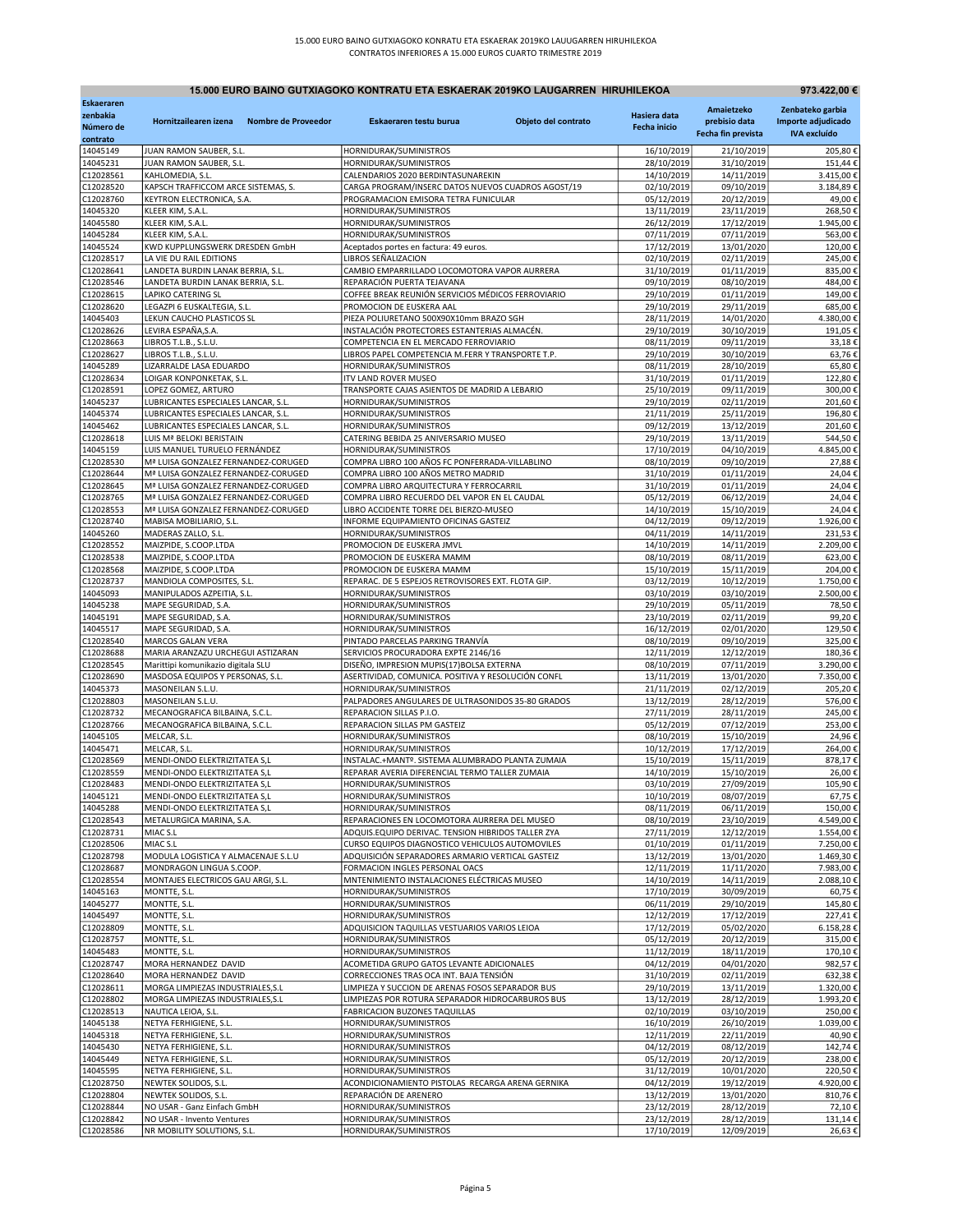| 15.000 EURO BAINO GUTXIAGOKO KONTRATU ETA ESKAERAK 2019KO LAUGARREN HIRUHILEKOA<br>973.422,00 € |                                                                |                     |                                                                                             |                     |                          |                          |                        |
|-------------------------------------------------------------------------------------------------|----------------------------------------------------------------|---------------------|---------------------------------------------------------------------------------------------|---------------------|--------------------------|--------------------------|------------------------|
| <b>Eskaeraren</b>                                                                               |                                                                |                     |                                                                                             |                     |                          | Amaietzeko               | Zenbateko garbia       |
| zenbakia                                                                                        | Hornitzailearen izena                                          | Nombre de Proveedor | Eskaeraren testu burua                                                                      | Objeto del contrato | Hasiera data             | prebisio data            | Importe adjudicado     |
| Número de<br>contrato                                                                           |                                                                |                     |                                                                                             |                     | Fecha inicio             | Fecha fin prevista       | <b>IVA</b> excluído    |
| 14045511                                                                                        | OFFICE DEPOT S.L.                                              |                     | HORNIDURAK/SUMINISTROS                                                                      |                     | 16/12/2019               | 23/12/2019               | 146,98€                |
| 14045508                                                                                        | OFIMATIKA LAN, S.L.L.                                          |                     | HORNIDURAK/SUMINISTROS                                                                      |                     | 16/12/2019               | 27/12/2019               | 265,00€                |
| C12028529                                                                                       | OFIMATIKA LAN, S.L.L.                                          |                     | REPARACION IMPRESORA EVOLIS PRIMACY                                                         |                     | 07/10/2019               | 14/10/2019               | 95,00€                 |
| 14045319<br>14045166                                                                            | OMNIFECT IBERICA SL<br>ONATEK DIGITAL, S.L.                    |                     | HORNIDURAK/SUMINISTROS<br>HORNIDURAK/SUMINISTROS                                            |                     | 13/11/2019<br>17/10/2019 | 28/11/2019<br>02/10/2019 | 7.560,00€<br>560,00€   |
| C12028857                                                                                       | ORACLE IBERICA, S.R.L.                                         |                     | RENOVACION OBI-ODI ORACLE                                                                   |                     | 27/12/2019               | 27/12/2020               | 10.800,68€             |
| C12028758                                                                                       | ORIA ALQUILER DE MAQUINARIA S.L.                               |                     | ALQUILER PLATAFORMA ELEVADORA ,UN DIA.ARASO                                                 |                     | 05/12/2019               | 20/12/2019               | 218,20€                |
| C12028572                                                                                       | ORIXE EUSKALTEGIA, S.A.L.                                      |                     | PROMOCION DE EUSKERA                                                                        |                     | 15/10/2019               | 15/11/2019               | 640,00€                |
| C12028643<br>C12028706                                                                          | ORONA S. COOP. LTDA.<br>PACKT PUBLISHING LIMITED               |                     | REPARACION ASCENSOR ANDEN DE LEBARIO<br>ADQUISICIÓN LIBROS TÉCNICOS SISTEMAS                |                     | 31/10/2019<br>18/11/2019 | 15/11/2019<br>18/12/2019 | 695,40€<br>248,52€     |
| 14045081                                                                                        | PAPYNDUX, S.A.                                                 |                     | HORNIDURAK/SUMINISTROS                                                                      |                     | 03/10/2019               | 08/10/2019               | 217,50€                |
| 14045428                                                                                        | PAPYNDUX, S.A.                                                 |                     | HORNIDURAK/SUMINISTROS                                                                      |                     | 03/12/2019               | 13/12/2019               | 602,68€                |
| 14045422                                                                                        | PAPYNDUX, S.A.                                                 |                     | HORNIDURAK/SUMINISTROS                                                                      |                     | 02/12/2019               | 13/12/2019               | 419,06€                |
| 14045278                                                                                        | PAPYNDUX, S.A.                                                 |                     | HORNIDURAK/SUMINISTROS                                                                      |                     | 06/11/2019               | 14/10/2019               | 903,72€                |
| 14045424<br>14045440                                                                            | PAPYNDUX, S.A.<br>PAPYNDUX, S.A.                               |                     | HORNIDURAK/SUMINISTROS<br>HORNIDURAK/SUMINISTROS                                            |                     | 02/12/2019<br>04/12/2019 | 16/12/2019               | 73,31€<br>175,08€      |
| 14045505                                                                                        | PAPYNDUX, S.A.                                                 |                     | HORNIDURAK/SUMINISTROS                                                                      |                     | 13/12/2019               | 11/12/2019<br>18/11/2019 | 497,51€                |
| 14045506                                                                                        | PAPYNDUX, S.A.                                                 |                     | HORNIDURAK/SUMINISTROS                                                                      |                     | 13/12/2019               | 21/11/2019               | 7,92€                  |
| 14045507                                                                                        | PAPYNDUX, S.A.                                                 |                     | HORNIDURAK/SUMINISTROS                                                                      |                     | 13/12/2019               | 25/11/2019               | 24,44€                 |
| C12028738                                                                                       | PATENTES TALGO, S.L                                            |                     | REPARACION MEDIDOR DE RODADURA AL PASO DE LEBARIO                                           |                     | 03/12/2019               | 18/12/2019               | 7.152,96€              |
| 14045078                                                                                        | PECOMARK, S.A.                                                 |                     | HORNIDURAK/SUMINISTROS                                                                      |                     | 03/10/2019               | 07/10/2019               | 176,00€                |
| 14045151<br>14045478                                                                            | PECOMARK, S.A.<br>PECOMARK, S.A.                               |                     | HORNIDURAK/SUMINISTROS<br>HORNIDURAK/SUMINISTROS                                            |                     | 16/10/2019<br>10/12/2019 | 15/11/2019<br>20/12/2019 | 322,66€<br>1.649,90€   |
| C12028599                                                                                       | PEDRO LUIS NÚÑEZ GONZALEZ                                      |                     | ASIST. Y DIRECCION OBRA CERRAMIENTO TALLER ATXURI                                           |                     | 25/10/2019               | 25/12/2019               | 6.375,00€              |
| C12028548                                                                                       | PEGAMO INDUSTRIAL DIVISION, S.L.                               |                     | ADAPTACIÓN DE GATOS DE LEVANTE A SERIE 600                                                  |                     | 11/10/2019               | 10/12/2019               | 14.420,00€             |
| C12028679                                                                                       | PEGAMO SUMINISTROS, S.L                                        |                     | REPARAR GATO LEVANTE SOS 7301.ARASO                                                         |                     | 12/11/2019               | 12/12/2019               | 375,00€                |
| 14045177                                                                                        | PENTER COMERCIAL, S.A.                                         |                     | HORNIDURAK/SUMINISTROS                                                                      |                     | 21/10/2019               | 05/11/2019               | 165,82€                |
| 14045423<br>14045263                                                                            | PENTER COMERCIAL, S.A.<br>PENTER COMERCIAL, S.A.               |                     | HORNIDURAK/SUMINISTROS<br>HORNIDURAK/SUMINISTROS                                            |                     | 02/12/2019<br>05/11/2019 | 23/12/2019<br>18/10/2019 | 254,00€<br>409,60€     |
| 14045264                                                                                        | PENTER COMERCIAL, S.A.                                         |                     | HORNIDURAK/SUMINISTROS                                                                      |                     | 05/11/2019               | 08/11/2019               | 23,90€                 |
| 14045590                                                                                        | PENTER COMERCIAL, S.A.                                         |                     | HORNIDURAK/SUMINISTROS                                                                      |                     | 30/12/2019               | 30/12/2019               | 122,50€                |
| 14045189                                                                                        | PENTER COMERCIAL, S.A.                                         |                     | HORNIDURAK/SUMINISTROS                                                                      |                     | 23/10/2019               | 30/10/2019               | 118,00€                |
| 14045315                                                                                        | PINTURA GALDESA, S.L.                                          |                     | HORNIDURAK/SUMINISTROS                                                                      |                     | 12/11/2019               | 16/11/2019               | 100,59€                |
| C12028783                                                                                       | PM PRINT EXCLUSIVAS DE PUBLICIDAD S                            |                     | PUBLICIDAD EUSKOTREN                                                                        |                     | 11/12/2019               | 11/02/2020               | 14.990,00€             |
| 14045184<br>C12028835                                                                           | POLIFLUOR, S.L.<br>PONS SEGURIDAD VIAL SL                      |                     | HORNIDURAK/SUMINISTROS<br>MANUAL APRENDIZAJE CUESTIONARIOS                                  |                     | 23/10/2019<br>23/12/2019 | 20/11/2019<br>24/12/2019 | 432,80€<br>37,17€      |
| C12028628                                                                                       | PRINTHAUS, S.L.                                                |                     | IMPRESIONES Y MERCHANDISING                                                                 |                     | 31/10/2019               | 06/11/2019               | 2.541,00€              |
| C12028792                                                                                       | PROSEGUR SERVICIOS DE EFECTIVO ESPA                            |                     | RECOGIDA FONDOS OCT-NOV                                                                     |                     | 13/12/2019               | 13/01/2020               | 7.731,07€              |
| C12028855                                                                                       | PUBLICIDAD HEDATU S.L.U.                                       |                     | PUBLICIDAD NUEVOS SERVICIOS GIPUZKOA                                                        |                     | 27/12/2019               | 27/02/2020               | 14.969,00€             |
| C12028861                                                                                       | QUICK, C. FOT. INTEGRAL, S.L.                                  |                     | COLOCACIÓN DE VINILO EN VEHÍCULO 8950 KRP                                                   |                     | 31/12/2019               | 01/01/2020               | 550,00€                |
| 14045148<br>14045064                                                                            | RADIAL, S.L.<br>RADIO RHIN, S.A.                               |                     | HORNIDURAK/SUMINISTROS<br>HORNIDURAK/SUMINISTROS                                            |                     | 16/10/2019<br>01/10/2019 | 23/10/2019<br>30/09/2019 | 446,00€<br>226,86€     |
| 14045137                                                                                        | RADIO RHIN, S.A.                                               |                     | HORNIDURAK/SUMINISTROS                                                                      |                     | 16/10/2019               | 10/10/2019               | 100,78€                |
| 14045178                                                                                        | RADIO RHIN, S.A.                                               |                     | HORNIDURAK/SUMINISTROS                                                                      |                     | 18/10/2019               | 18/10/2019               | 209,75€                |
| 14045308                                                                                        | RADIO RHIN, S.A.                                               |                     | HORNIDURAK/SUMINISTROS                                                                      |                     | 11/11/2019               | 08/11/2019               | 303,62€                |
| 14045341                                                                                        | RADIO RHIN, S.A.                                               |                     | HORNIDURAK/SUMINISTROS                                                                      |                     | 15/11/2019               | 15/11/2019               | 424,17€                |
| 14045457<br>14045562                                                                            | RADIO RHIN, S.A.<br>RADIO RHIN, S.A.                           |                     | HORNIDURAK/SUMINISTROS<br>HORNIDURAK/SUMINISTROS                                            |                     | 09/12/2019<br>23/12/2019 | 03/12/2019<br>23/12/2019 | 49,83€<br>124,06€      |
| 14045578                                                                                        | RADIO RHIN, S.A.                                               |                     | HORNIDURAK/SUMINISTROS                                                                      |                     | 26/12/2019               | 26/12/2019               | 44,63€                 |
| 14045592                                                                                        | RADIO RHIN, S.A.                                               |                     | HORNIDURAK/SUMINISTROS                                                                      |                     | 31/12/2019               | 26/12/2019               | 315,91€                |
| C12028686                                                                                       | RAFAEL ALCORTA Y ABOGADOS, S.L                                 |                     | SERV. ABOGADOS LABORALISTAS AUTOS 117-2018                                                  |                     | 12/11/2019               | 13/11/2019               | 2.100,00€              |
| C12028589                                                                                       | RAFAEL ALCORTA Y ABOGADOS, S.L.                                |                     | SERV. ABOGADOS LABORALISTAS AUTOS 137-2019                                                  |                     | 22/10/2019               | 23/10/2019               | 2.172,00€              |
| C12028685                                                                                       | RAFAEL ALCORTA Y ABOGADOS, S.L.                                |                     | SERV. ABOGADOS LABORALISTAS AUTOS 158-2019                                                  |                     | 12/11/2019               | 13/11/2019               | 800,00€                |
| C12028724<br>C12028666                                                                          | RAFAEL ALCORTA Y ABOGADOS, S.L.<br>RAIL LINE COMPONENTS S.L.U. |                     | SERV. ABOGADOS LABORALISTAS AUTOS 354-2019<br>SUMINISTRO INVERSOR MARCHA S400 (17 UNIDADES) |                     | 21/11/2019<br>11/11/2019 | 22/11/2019<br>11/01/2020 | 1.200,00€<br>8.806,00€ |
| C12028759                                                                                       | RECAMBIOS SAGASTA, S.L.                                        |                     | LIMITACION ESTACIONAMIENTO EMUS EN FOSOS LUTXANA                                            |                     | 05/12/2019               | 20/12/2019               | 142,26€                |
| 14045096                                                                                        | RECAMBIOS SAGASTA, S.L.                                        |                     | HORNIDURAK/SUMINISTROS                                                                      |                     | 07/10/2019               | 11/11/2019               | 26,00€                 |
| 14045386                                                                                        | RECAMBIOS SAGASTA, S.L.                                        |                     | HORNIDURAK/SUMINISTROS                                                                      |                     | 26/11/2019               | 03/12/2019               | 43,81€                 |
| 14045111<br>C12028667                                                                           | RECAMBIOS SAGASTA, S.L.<br>RICARDO GARCÍA BLAZQUEZ             |                     | HORNIDURAK/SUMINISTROS<br>CATERING DESAYUNO FORMACIÓN GASTEIZ                               |                     | 09/10/2019<br>11/11/2019 | 10/10/2019<br>11/01/2020 | 80,30€<br>558,00€      |
| 14045301                                                                                        | RODAMIENTOS Y SERVICIOS, S.L.                                  |                     | HORNIDURAK/SUMINISTROS                                                                      |                     | 08/11/2019               | 03/12/2019               | 618,00€                |
| 14045404                                                                                        | RODAMIENTOS Y SERVICIOS, S.L.                                  |                     | HORNIDURAK/SUMINISTROS                                                                      |                     | 28/11/2019               | 05/12/2019               | 325,64€                |
| 14045262                                                                                        | ROEIRASA                                                       |                     | HORNIDURAK/SUMINISTROS                                                                      |                     | 05/11/2019               | 09/11/2019               | 107,33€                |
| C12028829                                                                                       | ROLL INFORMATICA SYSTEM, S.L.                                  |                     | MANTENIMIENTO TPV DEL MUSEO DE AZPEITIA                                                     |                     | 20/12/2019               | 19/01/2020               | 852,00€                |
| C12028597                                                                                       | RUIZ-BILBAO S.L.                                               |                     | SUMINISTRO PANTALLA PIO<br>HORNIDURAK/SUMINISTROS                                           |                     | 25/10/2019               | 09/11/2019               | 2.522,70€              |
| 14045131<br>C12028811                                                                           | S.GALLARDO S.L.U.-MECALUX<br>SACINE EQUIP. INDUSTRIAL, S.L.    |                     | MODIFICACION PUERTA TRANVIAS VITORIA                                                        |                     | 14/10/2019<br>17/12/2019 | 31/10/2019<br>16/01/2020 | 238,02€<br>5.715,00€   |
| C12028715                                                                                       | SACINE EQUIP. INDUSTRIAL, S.L.                                 |                     | REPARACION PUERTA PASO VIA 4 LEBARIO                                                        |                     | 21/11/2019               | 06/12/2019               | 4.285,00€              |
| 14045094                                                                                        | SALTOKI BIZKAIA, S.A.                                          |                     | HORNIDURAK/SUMINISTROS                                                                      |                     | 03/10/2019               | 03/10/2019               | 3,36€                  |
| 14045270                                                                                        | SALTOKI BIZKAIA, S.A.                                          |                     | HORNIDURAK/SUMINISTROS                                                                      |                     | 05/11/2019               | 05/11/2019               | 6,33€                  |
| 14045207                                                                                        | SANDVIK ESPAÑOLA, S.A.                                         |                     | HORNIDURAK/SUMINISTROS                                                                      |                     | 25/10/2019               | 13/11/2019               | 249,90€                |
| C12028722<br>C12028649                                                                          | SASYMA OBRAS, S.L.<br>SCHNEIDER ELECTRIC ESPAÑA, S.A.          |                     | CONTENEDORES RNP-METALES EUSKOTREN<br>REAJUSTE CONTROL Y FUNCIONAMIENTO FUNICULAR           |                     | 21/11/2019<br>05/11/2019 | 21/12/2019<br>05/01/2020 | 3.320,00€<br>5.195,00€ |
| C12028848                                                                                       | SCHNEIDER ELECTRIC IT SPAIN S.L.                               |                     | MANTENIMIENTO 2020 SAI GALAXY 300 SISTEMAS                                                  |                     | 26/12/2019               | 25/12/2020               | 950,00€                |
| C12028849                                                                                       | SCHNEIDER ELECTRIC IT SPAIN S.L.                               |                     | MANTENIMIENTO 2020 SAI GALAXY 60 SISTEMAS                                                   |                     | 26/12/2019               | 25/12/2020               | 999,00€                |
| C12028725                                                                                       | SEFAC ESPAÑA, S.A.                                             |                     | CABALLETES REGULABLES ALTURA BOGIES LEBARIO                                                 |                     | 25/11/2019               | 23/12/2019               | 4.440,00€              |
| C12028650                                                                                       | SEGITEC SEGURIDAD Y SALUD S                                    |                     | HORNIDURAK/SUMINISTROS                                                                      |                     | 05/11/2019               | 05/12/2019               | 5.189,49€              |
| C12028789<br>14045164                                                                           | SEIN BATU, S.L.<br>SEIN BATU, S.L.                             |                     | DESTORNILLADORES DE GOLPE (DESTOR-GOLPES)<br>HORNIDURAK/SUMINISTROS                         |                     | 13/12/2019<br>17/10/2019 | 28/12/2019<br>17/09/2019 | 145,92€<br>32,18€      |
| 14045481                                                                                        | SEIN BATU, S.L.                                                |                     | HORNIDURAK/SUMINISTROS                                                                      |                     | 10/12/2019               | 29/11/2019               | 17,89€                 |
| 14045596                                                                                        | SELENIKO 03                                                    |                     | HORNIDURAK/SUMINISTROS                                                                      |                     | 31/12/2019               | 21/01/2020               | 700,23€                |
| C12028661                                                                                       | SELFCOACHING 360, S.L.                                         |                     | INTRODUCCIÓN A LAS HABILIDADES PSICOSOCIALES                                                |                     | 07/11/2019               | 07/01/2020               | 7.950,00€              |
| C12028558                                                                                       | SERNIVEL3, S.L.                                                |                     | SUMINISTRO DE CABLES 15 MTS                                                                 |                     | 14/10/2019               | 29/10/2019               | 519,52€                |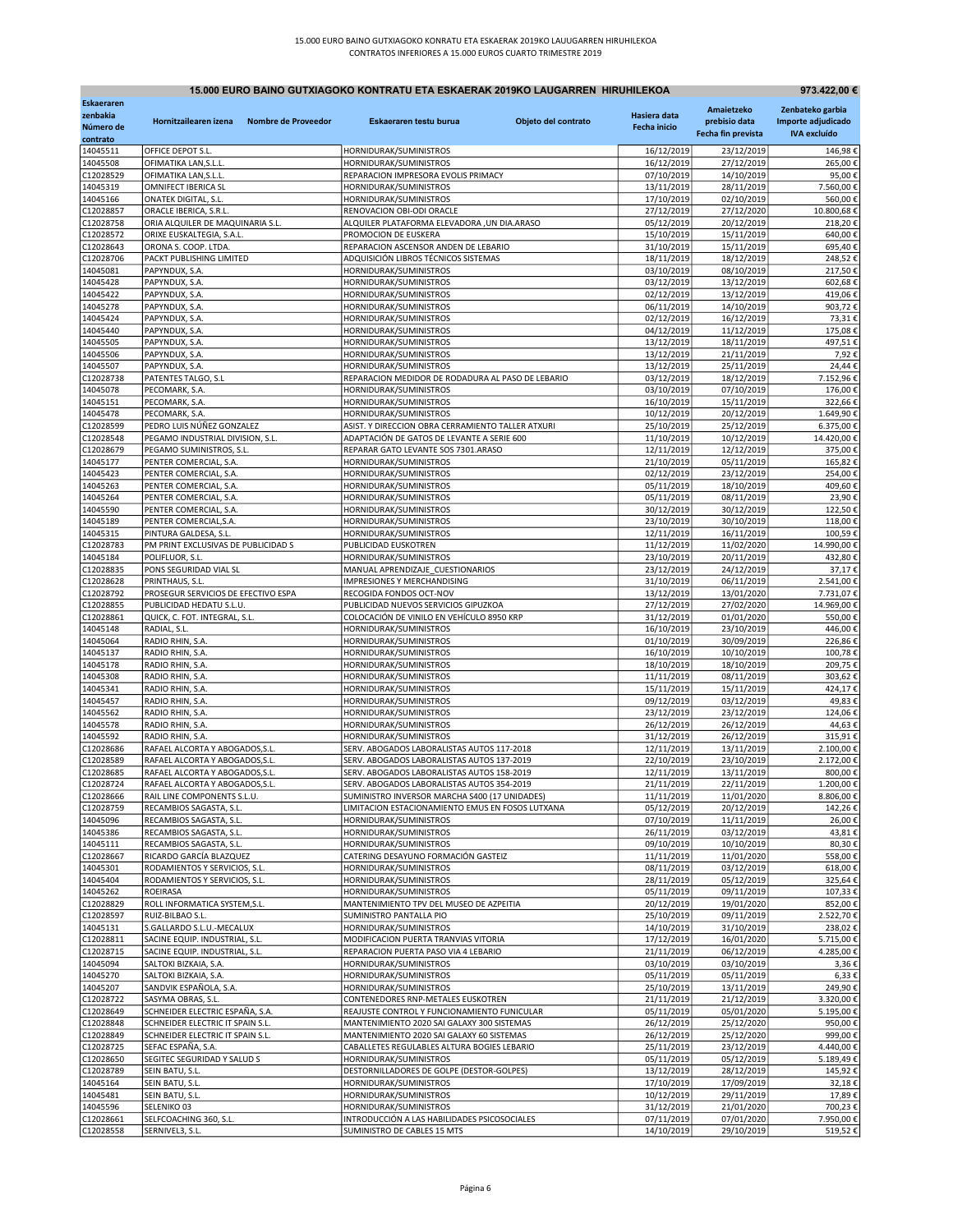| 15.000 EURO BAINO GUTXIAGOKO KONTRATU ETA ESKAERAK 2019KO LAUGARREN HIRUHILEKOA<br>973.422,00 € |                                                                    |                     |                                                                                         |                     |                          |                          |                        |
|-------------------------------------------------------------------------------------------------|--------------------------------------------------------------------|---------------------|-----------------------------------------------------------------------------------------|---------------------|--------------------------|--------------------------|------------------------|
| <b>Eskaeraren</b>                                                                               |                                                                    |                     |                                                                                         |                     |                          | Amaietzeko               | Zenbateko garbia       |
| zenbakia                                                                                        | Hornitzailearen izena                                              | Nombre de Proveedor | Eskaeraren testu burua                                                                  | Objeto del contrato | Hasiera data             | prebisio data            | Importe adjudicado     |
| Número de                                                                                       |                                                                    |                     |                                                                                         |                     | <b>Fecha inicio</b>      | Fecha fin prevista       | <b>IVA</b> excluído    |
| contrato<br>C12028705                                                                           | SERUK S.L. SERVICIOS GENERALES URB.                                |                     | MANTENIMIENTO ASEO ABETXUKO 2020                                                        |                     | 18/11/2019               | 17/11/2020               | 2.228,00€              |
| C12028839                                                                                       | SERVICIO DE TURISMOS E INDUSTRIALES                                |                     | REPARACIÓN DE VEHÍCULO 4826 KHS                                                         |                     | 23/12/2019               | 24/12/2019               | 3.416,01€              |
| 14045083                                                                                        | SETALDE, S. A                                                      |                     | HORNIDURAK/SUMINISTROS                                                                  |                     | 03/10/2019               | 07/10/2019               | 10,70€                 |
| 14045466                                                                                        | SETALDE, S. A                                                      |                     | HORNIDURAK/SUMINISTROS                                                                  |                     | 09/12/2019               | 13/12/2019               | 10,50€                 |
| C12028834                                                                                       | SETALDE, S. A                                                      |                     | SUSTITUCION Y PROGRAMACION DALI DE LUMINARIA.ARASO                                      |                     | 23/12/2019               | 23/01/2020               | 451,20€                |
| C12028562                                                                                       | <b>SGS TECNOS S.A</b>                                              |                     | MEDICIÓN TEMPERATURA TREN                                                               |                     | 14/10/2019               | 14/11/2019               | 300,00€                |
| C12028843                                                                                       | Shenzhen Yise Chuangyi Youxiangongs                                |                     | HORNIDURAK/SUMINISTROS                                                                  |                     | 23/12/2019<br>18/10/2019 | 28/12/2019               | 11,20€                 |
| 14045172<br>14045501                                                                            | SIBELCO MINERALES, S.A.<br>SIBELCO MINERALES, S.A.                 |                     | HORNIDURAK/SUMINISTROS<br>HORNIDURAK/SUMINISTROS                                        |                     | 13/12/2019               | 15/10/2019<br>03/12/2019 | 358,63€<br>2.784,16€   |
| 14045160                                                                                        | SIBELCO MINERALES, S.A.                                            |                     | HORNIDURAK/SUMINISTROS                                                                  |                     | 17/10/2019               | 01/09/2019               | 2.622,34€              |
| C12028560                                                                                       | SIROPE AGECIA CREATIVA SL                                          |                     | ORGANIZACIÓN ACTO 25 ANIVERSARIO MUSEO                                                  |                     | 14/10/2019               | 03/11/2019               | 4.200,00€              |
| C12028863                                                                                       | SISTEMAS AVANZADOS DE TECNOLOGÍA SA                                |                     | SOPORTE Y MANTENT. SWITCHES ESTACIONES                                                  |                     | 31/12/2019               | 30/08/2021               | 7.988,92€              |
| C12028749                                                                                       | SISTEMAS DE IDENTIFICACION Y MEC.                                  |                     | 4 TAGS + SU PROGRAMACION                                                                |                     | 04/12/2019               | 19/12/2019               | 1.236,00€              |
| C12028675                                                                                       | SOLUCIONES LARRAÑAGA S.L                                           |                     | TRANSPORTE DRESINA UROLA RETROCLÁSICA                                                   |                     | 12/11/2019               | 12/12/2019               | 550,00€                |
| 14045197                                                                                        | SOLUCIONES TECNICAS NCH ESPAÑOLA                                   |                     | HORNIDURAK/SUMINISTROS                                                                  |                     | 24/10/2019               | 01/11/2019               | 1.450,32€              |
| C12028621<br>C12028647                                                                          | SORMEN KOMUNIKAZIOA SL<br>SPECIALIST COMPUTER CENTRES, SL          |                     | ORGANIZACIÓN ACTO PRESENTACIÓN LIBRO<br>SUMINISTRO PORTATIL COMPATIBLE SW POLYWORKS     |                     | 29/10/2019<br>05/11/2019 | 13/11/2019<br>04/12/2019 | 2.205,00€<br>1.945,45€ |
| C12028521                                                                                       | <b>SSHOPS DONOSTIA</b>                                             |                     | REPARTO DE PAÑUELOS ASTE NAGUSIA 2019-LURRALDEBUS                                       |                     | 03/10/2019               | 03/11/2019               | 12.388,43€             |
| 14045180                                                                                        | STAPLES PRODUCTOS DE OFICINA, S.L.U                                |                     | 59600 (PAQ.100)BOLSA ZIP300*400 SPL STAPLES                                             |                     | 21/10/2019               | 23/10/2019               | 47,50€                 |
| 14045326                                                                                        | STAPLES PRODUCTOS DE OFICINA, S.L.U                                |                     | HORNIDURAK/SUMINISTROS                                                                  |                     | 14/11/2019               | 17/10/2019               | 62,36€                 |
| 14045552                                                                                        | STAPLES PRODUCTOS DE OFICINA, S.L.U                                |                     | HORNIDURAK/SUMINISTROS                                                                  |                     | 20/12/2019               | 23/12/2019               | 42,86€                 |
| 14045116                                                                                        | SUMINISTROS INDUSTRIALES FERRETERIA                                |                     | HORNIDURAK/SUMINISTROS                                                                  |                     | 09/10/2019               | 13/10/2019               | 30,96€                 |
| 14045461                                                                                        | SUMINISTROS INDUSTRIALES FERRETERIA                                |                     | HORNIDURAK/SUMINISTROS                                                                  |                     | 09/12/2019               | 13/12/2019               | 157,12€                |
| 14045544                                                                                        | SUMINISTROS INDUSTRIALES FERRETERIA                                |                     | HORNIDURAK/SUMINISTROS                                                                  |                     | 19/12/2019               | 23/12/2019               | 156,60€                |
| 14045427<br>14045366                                                                            | SUMINISTROS MUGARRA, S.L<br>SUMINISTROS MUGARRA, S.L.              |                     | Conjunto interior térmico JUBA KASUAL WORKWEAR 730<br>HORNIDURAK/SUMINISTROS            |                     | 03/12/2019<br>20/11/2019 | 10/12/2019<br>27/11/2019 | 477,00€<br>29,36€      |
| 14045188                                                                                        | SUMINISTROS MUGARRA, S.L.                                          |                     | HORNIDURAK/SUMINISTROS                                                                  |                     | 23/10/2019               | 02/11/2019               | 83,52€                 |
| 14045167                                                                                        | SUMINISTROS MUGARRA, S.L.                                          |                     | HORNIDURAK/SUMINISTROS                                                                  |                     | 17/10/2019               | 06/09/2019               | 31,20€                 |
| 14045114                                                                                        | SUMINISTROS PRADA S.L.                                             |                     | HORNIDURAK/SUMINISTROS                                                                  |                     | 09/10/2019               | 11/10/2019               | 217,50€                |
| 14045195                                                                                        | SUMINISTROS PRADA S.L.                                             |                     | HORNIDURAK/SUMINISTROS                                                                  |                     | 24/10/2019               | 24/10/2019               | 195,00€                |
| 14045375                                                                                        | SUMINISTROS PRADA S.L.                                             |                     | HORNIDURAK/SUMINISTROS                                                                  |                     | 21/11/2019               | 25/11/2019               | 15,69€                 |
| 14045117                                                                                        | SUMINISTROS PRADA S.L                                              |                     | HORNIDURAK/SUMINISTROS                                                                  |                     | 10/10/2019               | 10/10/2019               | 107,34€                |
| 14045145                                                                                        | SUMINISTROS PRADA S.L.                                             |                     | HORNIDURAK/SUMINISTROS                                                                  |                     | 16/10/2019               | 23/10/2019               | 24,96€                 |
| 14045192<br>14045479                                                                            | SUMINISTROS PRADA S.L.<br>SUMINISTROS PRADA S.L.                   |                     | HORNIDURAK/SUMINISTROS<br>HORNIDURAK/SUMINISTROS                                        |                     | 23/10/2019<br>10/12/2019 | 31/10/2019<br>17/12/2019 | 107,34€                |
| 14045523                                                                                        | SUMINISTROS PRADA S.L                                              |                     | HORNIDURAK/SUMINISTROS                                                                  |                     | 17/12/2019               | 24/12/2019               | 134,35€<br>19,17€      |
| 14045155                                                                                        | SUMINISTROS PRADA S.L.                                             |                     | HORNIDURAK/SUMINISTROS                                                                  |                     | 17/10/2019               | 31/10/2019               | 340,24€                |
| 14045152                                                                                        | SUQUISA, S.L.U.                                                    |                     | HORNIDURAK/SUMINISTROS                                                                  |                     | 16/10/2019               | 22/10/2019               | 52,00€                 |
| C12028531                                                                                       | SUSAETA EDICIONES, S.A.                                            |                     | COMPRA LIBROS INFANTILES TIENDA MUSEO                                                   |                     | 08/10/2019               | 09/10/2019               | 123,53€                |
| 14045086                                                                                        | T.Q. TECNOL S.A.U.                                                 |                     | HORNIDURAK/SUMINISTROS                                                                  |                     | 04/10/2019               | 10/10/2019               | 217,86€                |
| 14045309                                                                                        | TABIRA COLOR, S.L                                                  |                     | HORNIDURAK/SUMINISTROS                                                                  |                     | 11/11/2019               | 15/11/2019               | 419,08€                |
| 14045058                                                                                        | TABIRA COLOR, S.L.                                                 |                     | HORNIDURAK/SUMINISTROS                                                                  |                     | 01/10/2019               | 08/10/2019               | 70,60€                 |
| 14045588<br>14045547                                                                            | TABIRA COLOR, S.L.<br>TABIRA COLOR, S.L.                           |                     | HORNIDURAK/SUMINISTROS<br>HORNIDURAK/SUMINISTROS                                        |                     | 30/12/2019<br>19/12/2019 | 02/01/2020<br>23/12/2019 | 258,00€<br>183,32€     |
| 14045090                                                                                        | TALL. ELECTROMECANICOS R. ZULUETA                                  |                     | HORNIDURAK/SUMINISTROS                                                                  |                     | 04/10/2019               | 01/11/2019               | 327,12€                |
| 14045190                                                                                        | TALLER ELECTRICO ALJAMA, S.L.                                      |                     | HORNIDURAK/SUMINISTROS                                                                  |                     | 17/10/2019               | 17/10/2019               | 108,68€                |
| 14045549                                                                                        | TALLERES AMUÑO, S.L.                                               |                     | HORNIDURAK/SUMINISTROS                                                                  |                     | 19/12/2019               | 15/01/2020               | 1.700,00€              |
| C12028678                                                                                       | TALLERES ARCOGAS, S. A.                                            |                     | MANT. EQUIPOS CORTE OXIGENO-ACETILENO 2019 LEBARIO                                      |                     | 12/11/2019               | 12/01/2020               | 895,96€                |
| 14045206                                                                                        | TALLERES ARIMAR, SL                                                |                     | HORNIDURAK/SUMINISTROS                                                                  |                     | 25/10/2019               | 18/10/2019               | 280,00€                |
| 14045307                                                                                        | TALLERES CORTES, S.L                                               |                     | HORNIDURAK/SUMINISTROS                                                                  |                     | 11/11/2019               | 26/11/2019               | 1.220,00€              |
| C12028714                                                                                       | TALLERES MOBIBAT, S. L.                                            |                     | ACONDICIONAMIENTO FOSAS VITORIA PARA S600                                               |                     | 21/11/2019               | 20/12/2019               | 13.502,65€             |
| C12028716<br>C12028584                                                                          | TAMPOGRAFÍA Y SERIG. INTEGRAL S.L.<br>TAPICERIA PARA AUTOCARES S.L |                     | POSTES SEPARADORES CON CINTA RETRACTIL<br>REPARAR FUNDAS COJINES BUTACAS                |                     | 21/11/2019<br>17/10/2019 | 21/12/2019<br>22/10/2019 | 2.990,00€<br>49,00€    |
| C12028708                                                                                       | TECMAN S.V.A., S.L.                                                |                     | INSTALACION-PUESTA EN MARCHA AA/CC OFICINA ALMACEN                                      |                     | 19/11/2019               | 04/12/2019               | 7.330,96€              |
| C12028574                                                                                       | TELEFONICA DE ESPAÑA, S.A. SDAD UNI                                |                     | SUMINISTRO DE TELEFONOS IP CISCO 7811                                                   |                     | 15/10/2019               | 30/10/2019               | 1.226,10€              |
| 14045136                                                                                        | TOBAJAS ILUMIN. Y CONTROL S.L.U.                                   |                     | HORNIDURAK/SUMINISTROS                                                                  |                     | 15/10/2019               | 16/11/2019               | 480,00€                |
| 14045204                                                                                        | TOBAJAS ILUMIN. Y CONTROL S.L.U.                                   |                     | HORNIDURAK/SUMINISTROS                                                                  |                     | 25/10/2019               | 05/12/2019               | 480,00€                |
| C12028823                                                                                       | TUV RHEINLAND IBERICA, S.A.                                        |                     | REVISION ITV FURGONETAS DOBLO Y TRANSIT.ARASO                                           |                     | 18/12/2019               | 02/01/2020               | 97,16€                 |
| C12028827                                                                                       | TWITTER INTERNATIONAL COMPANY                                      |                     | PUBLICIDAD TWITTER                                                                      |                     | 20/12/2019               | 20/03/2020               | 100,00€                |
| C12028853<br>C12028590                                                                          | TXESMIKA S.A.<br><b>UGREEN GROUP LIMITED</b>                       |                     | SUMINISTRO MAC Y COMPONENTES<br>HORNIDURAK/SUMINISTROS                                  |                     | 27/12/2019<br>23/10/2019 | 27/01/2020<br>26/09/2019 | 2.970,28€<br>11,04€    |
| C12028537                                                                                       | ULIBARRI EUSKALTEGIA                                               |                     | PROMOCION DE EUSKERA ICO                                                                |                     | 08/10/2019               | 08/11/2019               | 410,00€                |
| 14045161                                                                                        | UNION PAPELERA MERCHANTING, S.L.                                   |                     | HORNIDURAK/SUMINISTROS                                                                  |                     | 17/10/2019               | 17/10/2019               | 469,50€                |
| 14045162                                                                                        | UNION PAPELERA MERCHANTING, S.L.                                   |                     | HORNIDURAK/SUMINISTROS                                                                  |                     | 17/10/2019               | 13/09/2019               | 1.082,50€              |
| 14045276                                                                                        | UNION PAPELERA MERCHANTING, S.L.                                   |                     | HORNIDURAK/SUMINISTROS                                                                  |                     | 06/11/2019               | 31/10/2019               | 432,50€                |
| 14045484                                                                                        | UNION PAPELERA MERCHANTING, S.L.                                   |                     | HORNIDURAK/SUMINISTROS                                                                  |                     | 11/12/2019               | 18/11/2019               | 120,00€                |
| 14045647                                                                                        | UNION PAPELERA MERCHANTING, S.L.                                   |                     | HORNIDURAK/SUMINISTROS                                                                  |                     | 31/12/2019               | 27/12/2019               | 582,50€                |
| C12028707                                                                                       | UNIVERSIDAD NACIONAL EDUCACIÓN DIST                                |                     | ANALISIS APLICACION POR ET OBLIGACIONES REGULAT.UE                                      |                     | 18/11/2019               | 18/01/2020               | 10.000,00€             |
| C12028726                                                                                       | UNIVERSIDAD NACIONAL EDUCACIÓN DIST                                |                     | EXPERTO INGENIERÍA Y MANTENIMIENTO FERROVIARIO                                          |                     | 26/11/2019               | 26/01/2020               | 2.400,00€              |
| C12028729<br>14045376                                                                           | URKIOLA MOTOR S.L.U.<br>UTILES Y MAQUINAS INDUSTRIALES SA          |                     | REPARACION PINCHAZO 4468 KHS<br>HORNIDURAK/SUMINISTROS                                  |                     | 26/11/2019<br>21/11/2019 | 27/11/2019<br>27/11/2019 | 20,37€<br>180,00€      |
| 14045062                                                                                        | UTILLAJES Y HERRAMIENTAS ALEX, S.L.                                |                     | HORNIDURAK/SUMINISTROS                                                                  |                     | 01/10/2019               | 30/09/2019               | 488,00€                |
| 14045332                                                                                        | UTILLAJES Y HERRAMIENTAS ALEX, S.L.                                |                     | HORNIDURAK/SUMINISTROS                                                                  |                     | 15/11/2019               | 12/11/2019               | 840,00€                |
| 14045343                                                                                        | UTILLAJES Y HERRAMIENTAS ALEX, S.L.                                |                     | HORNIDURAK/SUMINISTROS                                                                  |                     | 18/11/2019               | 13/11/2019               | 537,00€                |
| 14045515                                                                                        | UTILLAJES Y HERRAMIENTAS ALEX, S.L.                                |                     | HORNIDURAK/SUMINISTROS                                                                  |                     | 16/12/2019               | 12/12/2019               | 1.800,00€              |
| 14045519                                                                                        | V.I.P. AGUINAGA, S.L.                                              |                     | HORNIDURAK/SUMINISTROS                                                                  |                     | 17/12/2019               | 13/12/2019               | 624,31€                |
| C12028660                                                                                       | VENTANACHS CARRION JOSEP                                           |                     | MANTENIMIENTO PREVENTIVO COLUMNAS LEIOA 2019                                            |                     | 07/11/2019               | 12/11/2019               | 2.325,00€              |
| C12028712                                                                                       | VENTANACHS CARRION JOSEP                                           |                     | MANTº PREVENT. COLUMNAS ELEVADORAS TALLER ZYA 2019                                      |                     | 19/11/2019               | 22/11/2019               | 2.525,00€              |
| C12028859<br>C12028793                                                                          | VERSIA INFRAESTRUCTURAS TI S.L.<br>VERSIA INFRAESTRUCTURAS TI, SL  |                     | SUMINISTRO TABLETS OPERACION DE FERROCARRIL<br>SUMINISTRO DISPOSITIVO AUDIO Y TELEFONIA |                     | 31/12/2019<br>13/12/2019 | 07/01/2020<br>20/12/2019 | 6.078,68€<br>399,01€   |
| C12028577                                                                                       | VERSIA INFRAESTRUCTURAS TI, SL                                     |                     | HORNIDURAK/SUMINISTROS                                                                  |                     | 16/10/2019               | 26/10/2019               | 952,58€                |
| C12028639                                                                                       | VIVIR DESPIERTO, S.L.                                              |                     | CURSO PARA DEJAR DE FUMAR                                                               |                     | 31/10/2019               | 31/12/2019               | 2.800,00€              |
| C12028588                                                                                       | VODAFONE ESPAÑA, S.A.U.                                            |                     | POC AIRWATCH                                                                            |                     | 18/10/2019               | 18/12/2019               | 3.450,00€              |